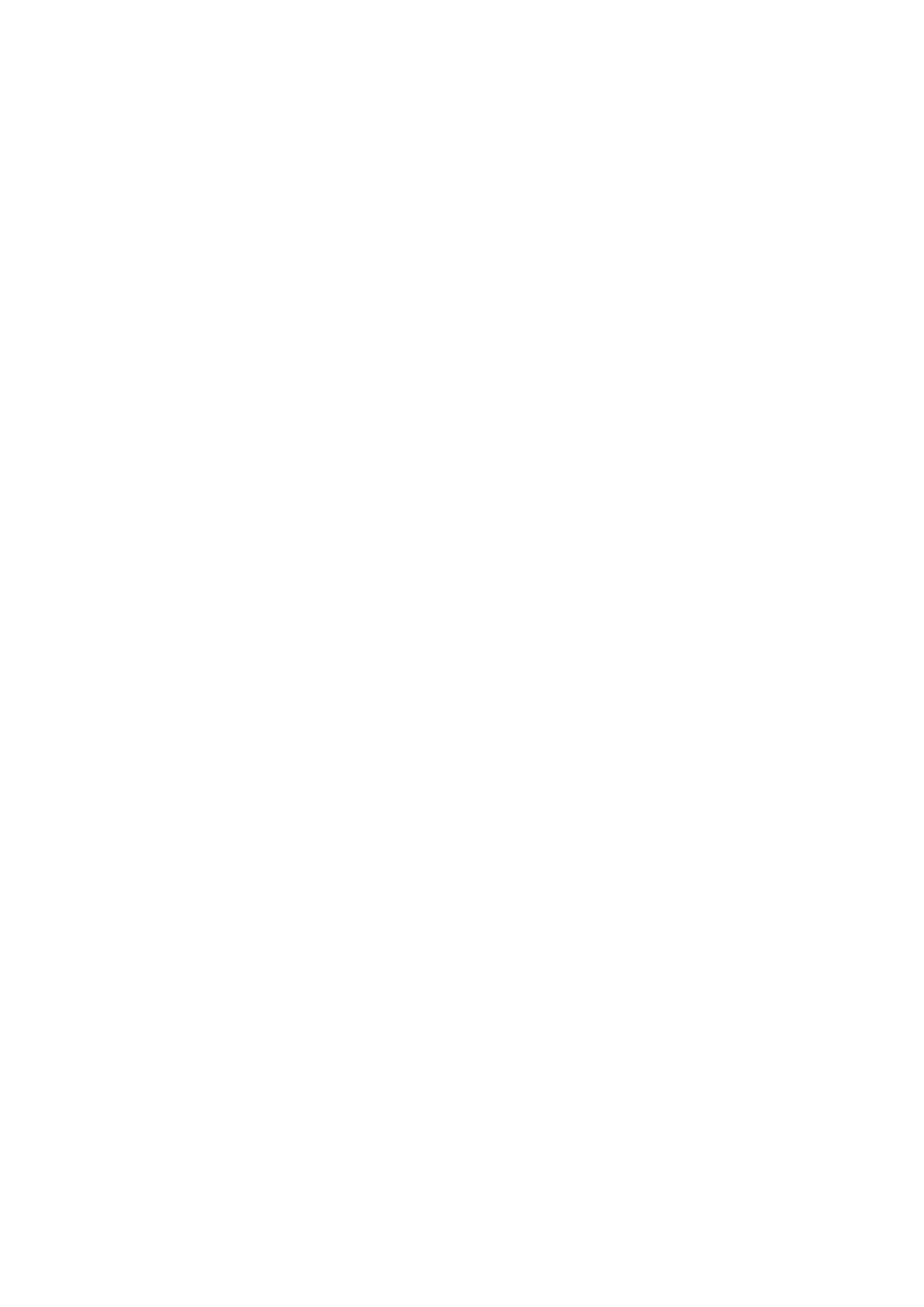## **CONTENT:**

**EXECUTIVE SUMMARY**

- **CHAPTER 1 INTRODUCTION AND BACKGROUND**
- **CHAPTER 2 THE INTERVENTION**
- **CHAPTER 3 EVALUATION**
- **CHAPTER 4 RESULTS AND OUTCOMES**
- **CHAPTER 5: LEARNING FROM THE PROJECT**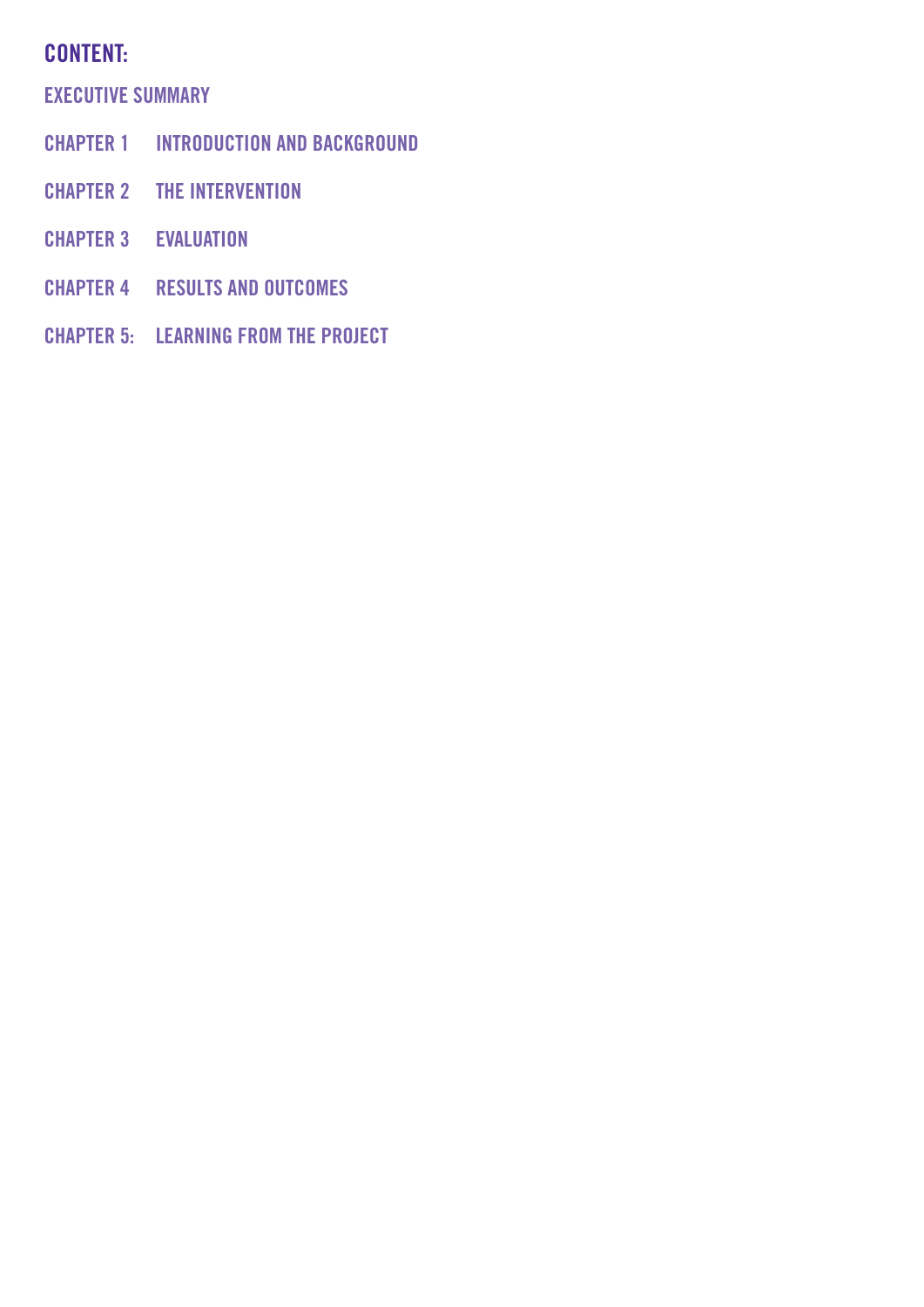## **SUMMARY**

This joint Jewish Care study funded by the King's Fund aimed to put in place and evaluate an intervention to improve end of life experience of residents, with advanced dementia, as well as reducing the stress for staff. We planned the study because there were no end of life interventions for people with dementia, which have both reduced hospital deaths or increased family satisfaction.

The study took place in Lady Sarah Cohen House, a Jewish Care nursing home in North London with 120 beds over three floors. The intervention was a 10-session interactive programme devised, implemented and made into a manual, by a consultant physician (JM) and Jewish Care managers (HJ, NC, GW). The programme took into account the challenges in delivering end of life care which were discussed by staff in the pre-intervention interviews.

The training programme topics were: The challenges of dementia end of life care; The physical process and symptoms of end of life; Emotional and psychological needs at end of life; Planning for end of life care; (Advance) Care planning and communication with residents and relatives; Religion and spirituality at end of life; Holistic care for people with dementia at the end of life and finally a summarising and reflective session.

The programme emphasised preferred place of care, how to have difficult conversations, structured listening, communication, observation, kindness, empathy and compassion. It included role-playing around advance wishes and care plans. In addition, there was a catch up day for staff who had been unable to attend or who had missed a significant number of the sessions, and a separate session for senior staff on completing an advanced wishes form and talking to relatives. Each session was given four times to ensure all staff could attend.

All care was personalised according to the advance care wishes from residents and their relatives.

We examined the results using case notes and interviews with the relatives of the 30 people with dementia who were resident in the home for more than one month and died in the year before the intervention and their 29 counterparts who had died in the year after its implementation; and the care staff in the home. The process evaluation is presented in detail in the main paper.

The intervention was successful in quantitative and qualitative terms. The numbers were small and not all numerical changes were statistically significant.

- **1.** After the intervention more people with dementia died in the care homes compared to hospital (76% after 47% before; p<0.02).
- **2.** A greater number of residents had advance wishes in their notes after the intervention than before. (73% versus 14%; p<0.001).
- **3.** In contrast to before the intervention, all advance wishes were adhered to (100% versus 71%; p< 0.04).
- **4.** Median days in hospital in the three months prior to death fell from 4 (pre-intervention) to 1.25 post intervention. There was a wide range of days in hospital (0-34 pre-intervention and 0-68 post intervention) and this change was not statistically significant.
- **5**. Interviews with a small number of relatives after they had been bereaved suggested they were less stressed than prior to the intervention (GHQ score after fell from 3.5 to 1.5).
- **6.** The quality of the end of life of their relative had been improved. (QOL AD 21 versus 18)
- **7.** Relatives were pleased with the end of life care after the intervention. This was in contrast to before. Changes were in the right direction with families reported being consulted more about decisions and being supported more. Medical care and symptom and pain was either unchanged or improved.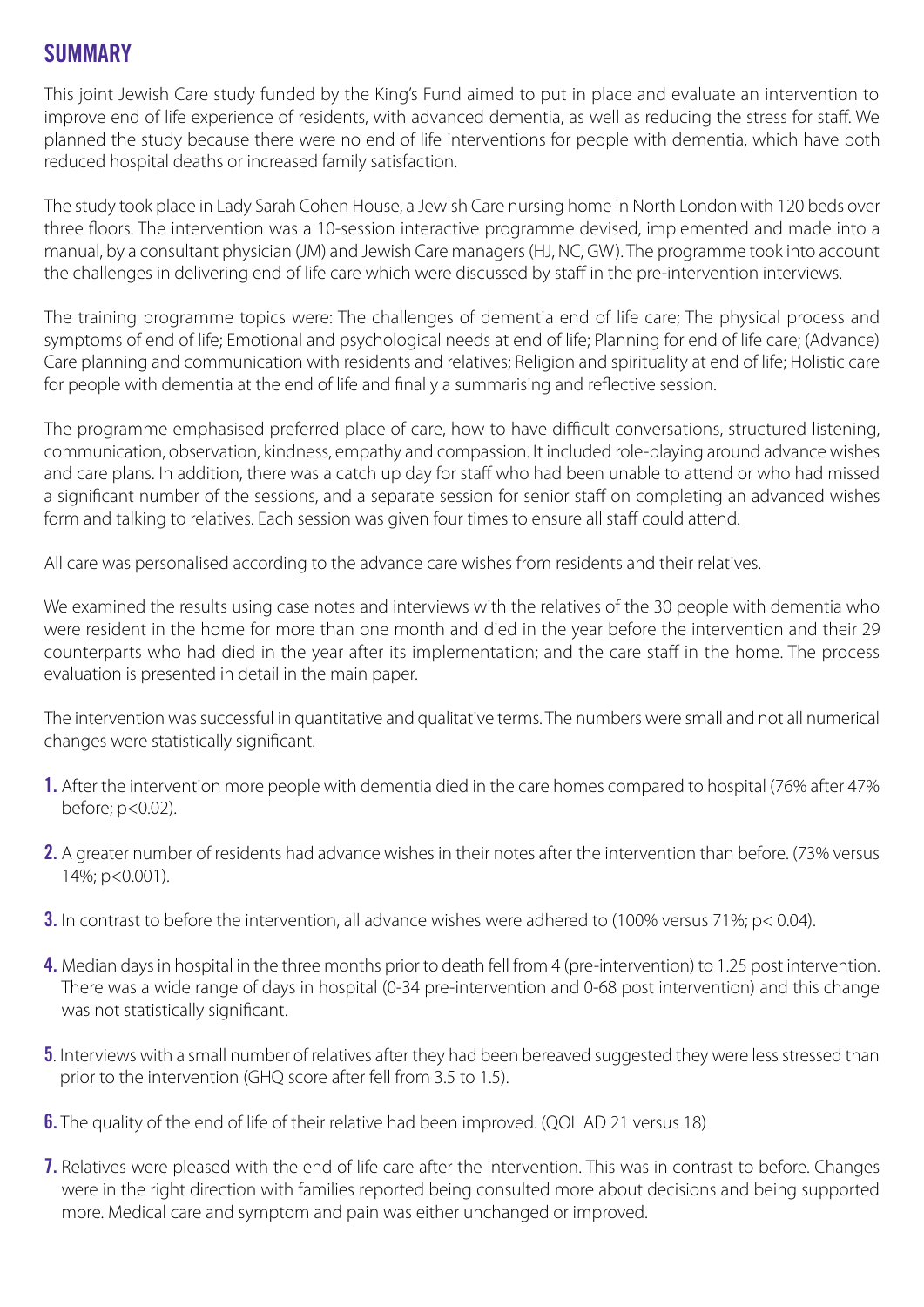- **8.** Staff felt better equipped to deal with the increasing frailty of the residents.
- **9.** Relatives understood issues around symptom control, they felt that staff recognise when someone is reaching the end of their life and supported them in making decisions. They thought that advance planning was necessary because of unpredictability of death and because relatives could not make their own decisions and the home staff would guide them.
- **10.** Following the intervention, staff exhibited a better understanding of the management of distress and pain in older people with dementia.
- **11.** Staff also found it easier to discuss death and dying with relatives, and therefore became more confident and comfortable with end of life planning and communication.
- **12.** Staff were less worried about being blamed because they were following advanced wishes.
- **13.** Staff felt the training has been helpful and they have a greater understanding of end of life care and advanced wishes.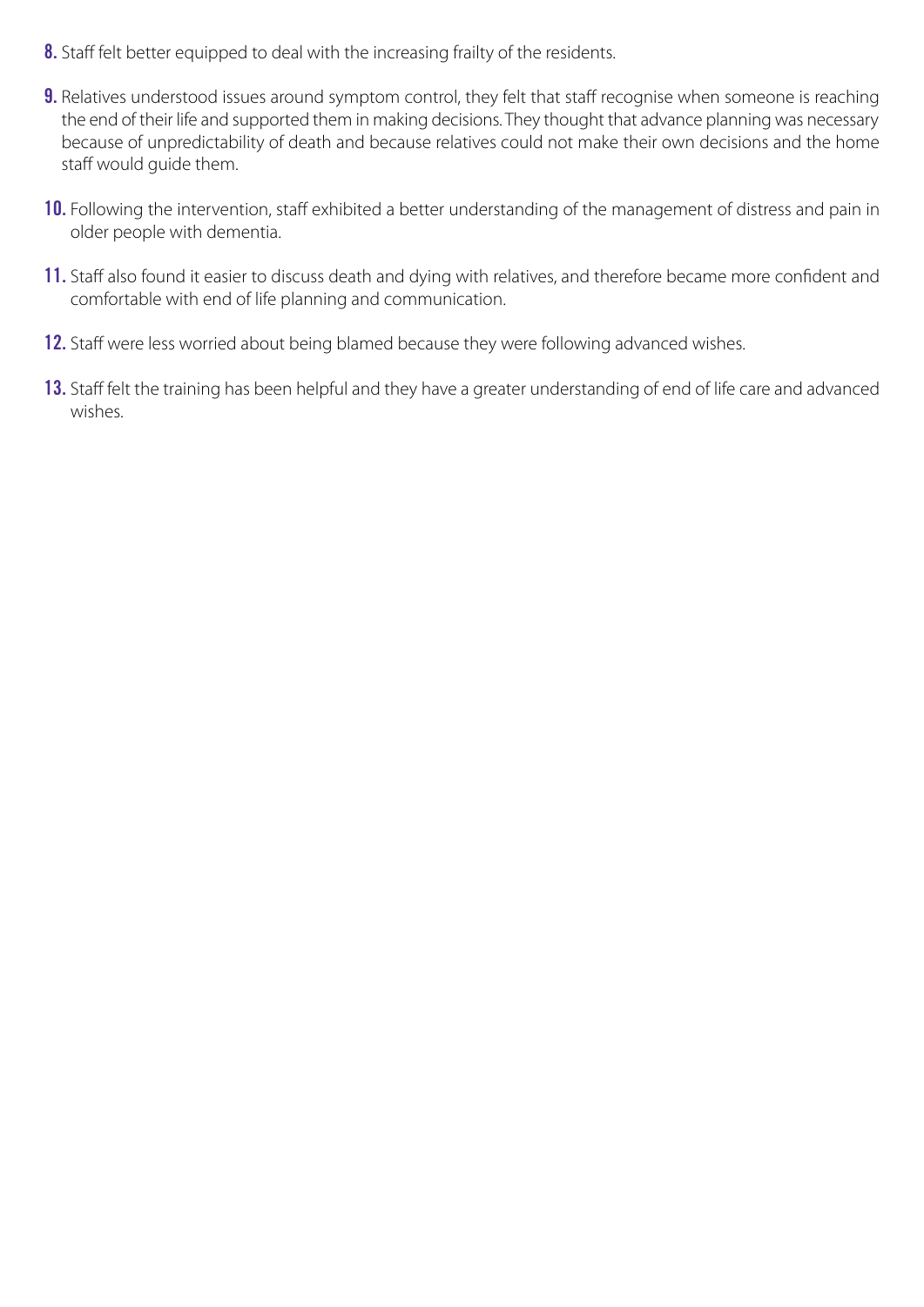## **CHAPTER 1: INTRODUCTION**

This report describes the End of Life in Advanced Dementia (ELCAD) project, a 3- year practice based study funded by the King's Fund and carried out in a large Jewish Care nursing home in collaboration with University College London (UCL) and consultant in Geriatric Medicine, Dr Jackie Morris.

#### **BACKGROUND**

One in three adults die with dementia; often receiving poorer quality care than those who are cognitively intact (Lawrence et al., 2011; Sampson et al., 2011a). The Dementia strategy (DoH 2009) and End of Life strategy (DoH 2008) recognise the continuing trend of growth in the population of older people, particularly of 85 years of age and older, and therefore the anticipated growth in the number of people with dementia and the number of deaths of older people. More significantly these strategies recognise and advocate more choice and control for older people in making decisions about their future care. The early diagnosis of dementia and the importance of creating advanced care plans and or advance statements became recognised and recommended as ways of enabling people to pre-empt situations where lack of capacity leads to lack of control over ones life and care choices. Advanced dementia was also increasingly recognised as a terminal disease. (Mitchell 2001& 2009)

Internationally most of those dying with dementia are residents in care homes (Houttekier et al., 2010; Goodman et al., 2010). However, as people with advanced dementia often experience sudden acute very serious medical problems, even if they and their family would prefer them to remain at home, they are transferred to hospital, as advance decisions or wishes about end of life care have not been made explicit or are not implemented (Robinson et al., 2012; Dening et al., 2011; Livingston et al., 2012). This is partly because they lack capacity to make their own decisions about what interventions they want and where they wish to experience the end of life and families find many difficulties in making these decisions for them(Livingston et al., 2010).

Advance care wishes or plans about what treatments are wanted and in which circumstances are difficult to make once in hospital and interventions to increase their use should ideally take place earlier (Sampson et al., 2011b). Once in hospital, people with dementia frequently experience uncomfortable interventions without demonstrable benefit which fail to improve survival times(Sampson, 2010) and may die within hours in a strange place with professionals who do not understand their needs for pain relief or comfort. '

It would therefore be preferable if care homes helped families decide about advanced care wishes for end of life decisions early and provided end of life care at the care home if appropriate.

Identified barriers to improving end of life care in dementia in care homes and delivering care in line with residents' and families' wishes, have included difficulties in staff communicating with each other and with families about imminent death, lack of confidence of staff, concern amongst professional staff that not sending someone to hospital may result in them being blamed and family and professional carers differing culturally and ethnically (Dening et al., ; Livingston et al., 2012).

There are currently no interventions for end of life care for people with moderate or severe dementia, the typical residents of care homes, which have improved satisfaction of families or residents with end of life care planning (van der Steen et al., ; Robinson et al., 2012). Two studies which focussed on increasing advanced care planning in care home residents, including people with dementia, have achieved increases in the number of documented advance care plans and reduced hospitalisation but place of death is not reported (Robinson et al., Deming et al., 2011).

The introduction of the Liverpool Care Pathway and the Gold Standard Framework were developed to improve end of life and palliative care in a holistic and person and relationship centred manner. The National End of Life Care Programme published the core record content to support the provision of high-quality coordinated care at the end of life, on 20th March 2012 after the intervention was finished but very much in line with the principles of the project: http://www.endoflifecareforadults.nhs.uk/strategy/strategy/coordination-of-care/end of life-careinformation-standard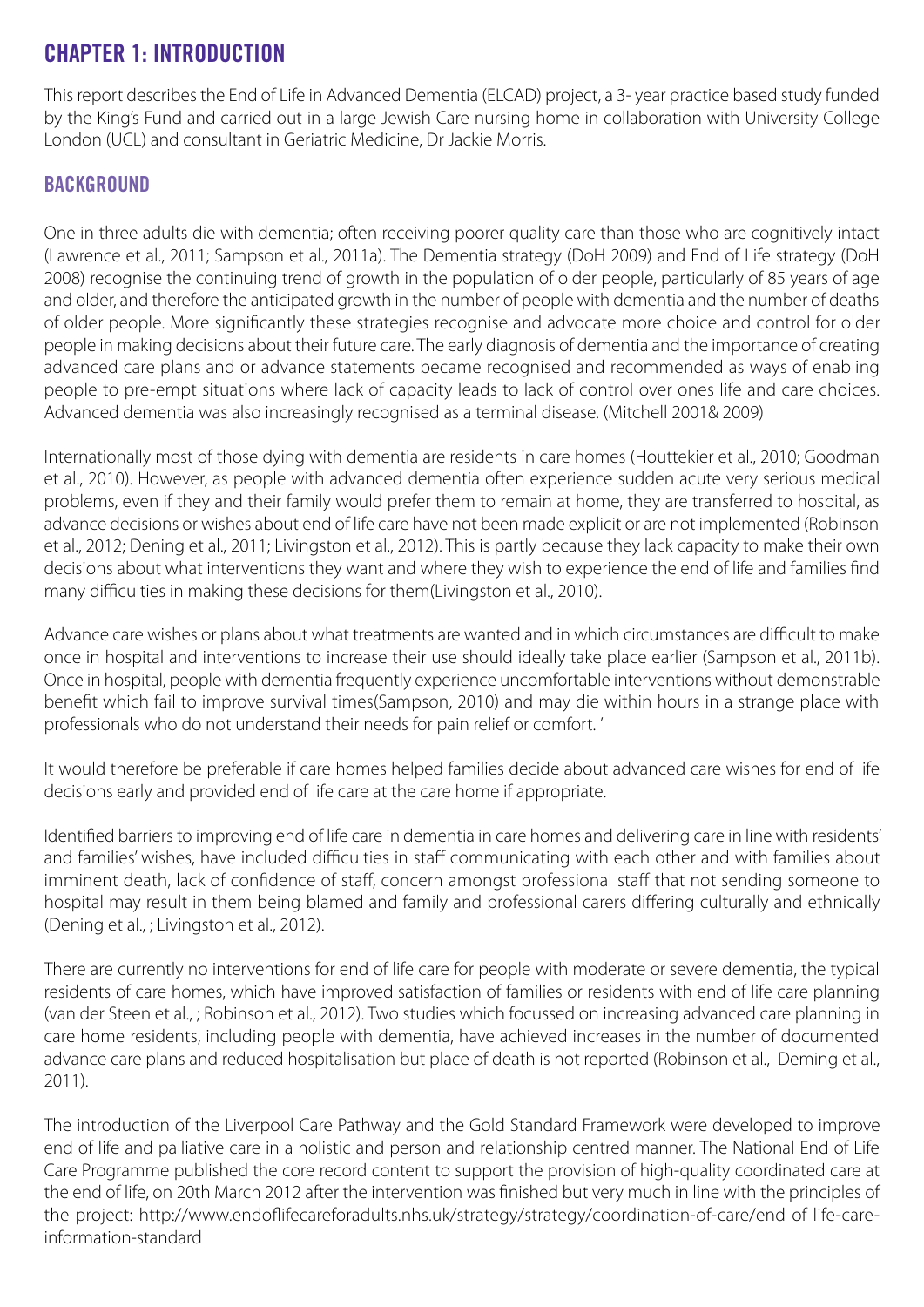In this study we delivered and evaluated a programme for care home staff to improve end of life care for people with dementia. The programme was designed to tackle the attitudinal barriers as well as give staff the practical tools and knowledge. It also needed to understand the varying degrees of literacy and comprehension amongst the staff group.

We aimed to enable staff to work with families to plan, document and implement legal end of life advanced care plans for people with dementia in care homes in order to improve end of life care.

#### **SETTING**

Jewish Care, a charity providing a range of social care services to the Jewish community, faced similar challenges. Senior Jewish Care staff increasingly understood that there was a need to encourage, facilitate and support staff to demonstrate empathy and compassion in difficult challenging circumstances. They recognised the need for organisations to continually improve, change and develop practice using clinical governance to help all staff to stand back and challenge traditional custom and practice. In 2008, the average age on admission to a Jewish Care care home (total capacity of 771 beds) was 88 years (compared to 78 years in 1998) and a growth of number of deaths from 18% in 1998 to 25% in 2008. Furthermore, in 2008 over 40% of people who died whilst residing in a Jewish Care home, died in hospital and although this number was somewhat lower in the nursing homes (33%) and compared favourably against the national average of 58% it indicated that improvements in the provision of end of life care were needed.

The project was carried out at Jewish Care's Lady Sarah Cohen House, a large nursing home providing personal and nursing care to Jewish people with and without dementia.

The home occupies a large building where 120 residents occupy 3 floors, each with its own staff group of nurses, carers, activities organisers, alongside the manager and housekeeping staff, as well as volunteers. In addition, there is a central administration team, registered manager and a holistic therapist as well as a physiotherapy team, for the whole home.

At the time of the project, the home employed 30 nurses and 60 carers in addition to the management of the home. The staff in the home are mostly not Jewish and of varied ethnicity and religions. The home operates 12 hour shifts (8am-8pm and 8pm-8am) with 15 minutes handover overlap at the end / beginning of each shift. During each day shift there are 9 nurses and 21 carers on duty and at night there are 6 nurses and 12 carers on duty.

One of the floors in the home specialises in care for people with very advanced dementia, often with very challenging behaviours. The other floors provide nursing care to a mix of people with and without dementia. Frailty levels are generally very high, with the average age on admission in 2009 of nearly 88 years.

The home is registered with a local practice of GPs who provide GP services to the residents and visiting the home for weekly surgeries as well as home visits when required.

#### **RATIONALE FOR THE PROJECT**

In addition to the evidence of growing demand for end of life care in our care and nursing homes for an increasingly old and frail population, anecdotal evidence indicated that:

- **■** Staff lacked the knowledge, practice, confidence and support to deliver the end of life care as outlined in the End of Life strategy.
- The experience of people dying whilst in Jewish Care homes and their families, was varied and often marred by last minute changes in care, crisis intervention and unplanned hospitalisations (leading to death in hospital as a consequence).
- **■** Staff experienced high stress levels due to the above and no mechanisms for support or reflection were in place.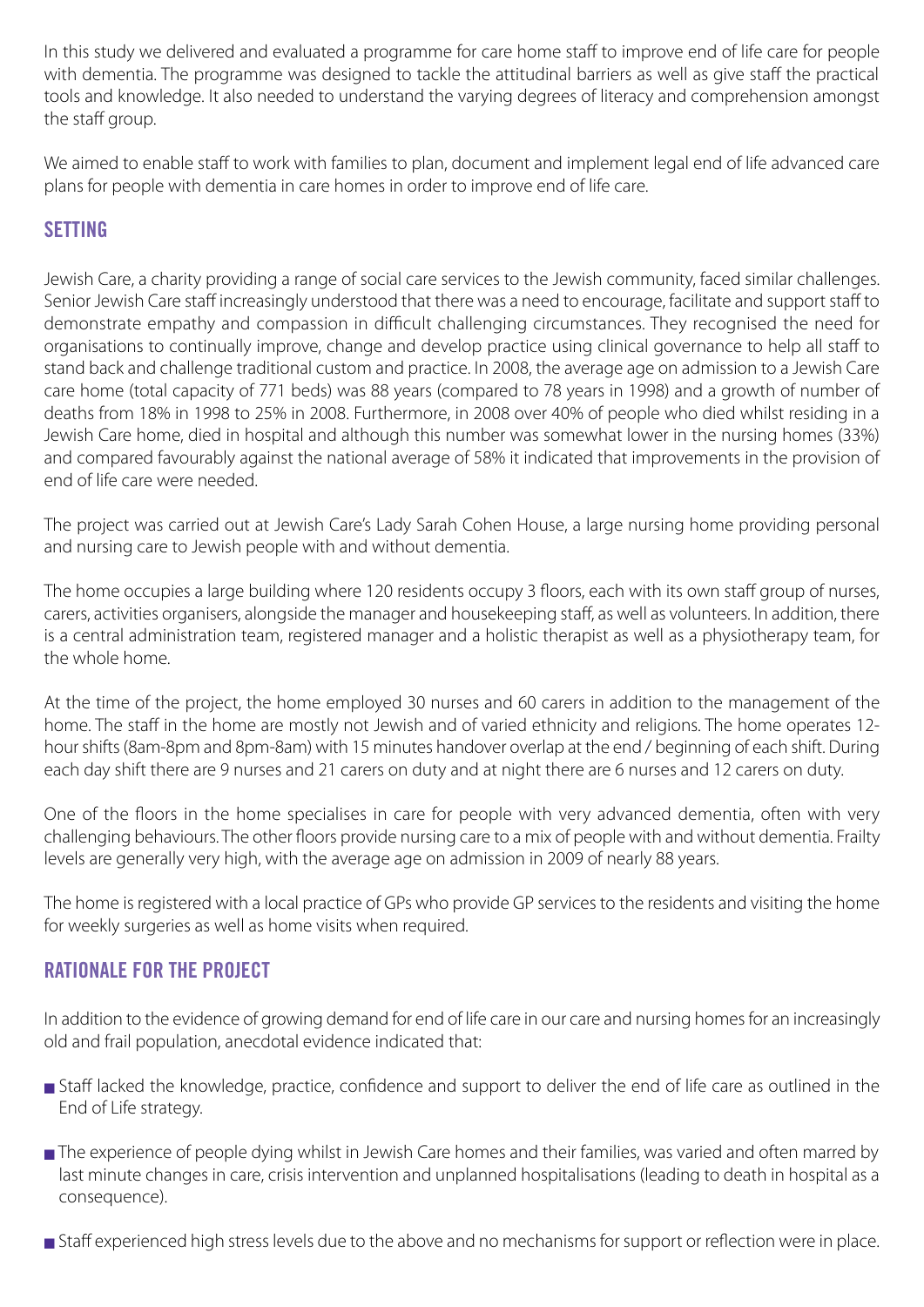A multi-cultural non-Jewish care force providing care for an all Jewish client group, may have contributed to the 'tensions' around provisions of end of life care.

Communication between staff, clients and their families was made more difficult when older people faced their own problems with language and understanding because of their diseases as well as hearing and visual problems. The decision making process became more problematic when a person no longer had capacity to make decisions. This then became the shared responsibility of the care team and the person's family.

The organisation's strong commitment to continuous learning and development of services led to the collaboration with Dr Jacqueline Morris and Professor Gill Livingston of UCL, to address the challenges identified.

The application to the King's Fund in 2008 was for a 3 year study to be carried out in Jewish Care's largest nursing home, providing personal and nursing care to 120 people, many of whom have advanced dementia.

#### **AIMS AND OBJECTIVES**

The overall aim of the project was to improve the quality of end of life care which is provided to people with advanced dementia in care homes. In order to achieve this, the study set out to:

- **■** Develop and introduce a structured end of life care programme for people with dementia in care homes and their relatives, which complemented the Gold Standard Framework.
- **■** Enable staff to develop their skills, knowledge and understanding of dementia and end of life care in the context of the Jewish way of life and attitudes to death and dying, via a comprehensive learning programme and the development of links and network for support and collaborative working with external agencies such as GPs, palliative care teams and local hospices and hospitals.
- Evaluate the implementation and impact of the above interventions on the people receiving end of life care in the home, their relatives and staff.

The objectives of the study were:

- To increase the quality of end of life experience for the people receiving the care and their relatives and to reduce the anxiety and stress they may experience during this period.
- To increase staff confidence and their ability to deliver high quality end of life care that reflects the wishes and preferences of the person receiving the care and their relatives, as expressed in the care plan.
- To understand the impact (if any) of differences in cultural and religious attitudes towards end of life care, death and dying, between the (non-Jewish) staff and the (Jewish) recipients of care and their families.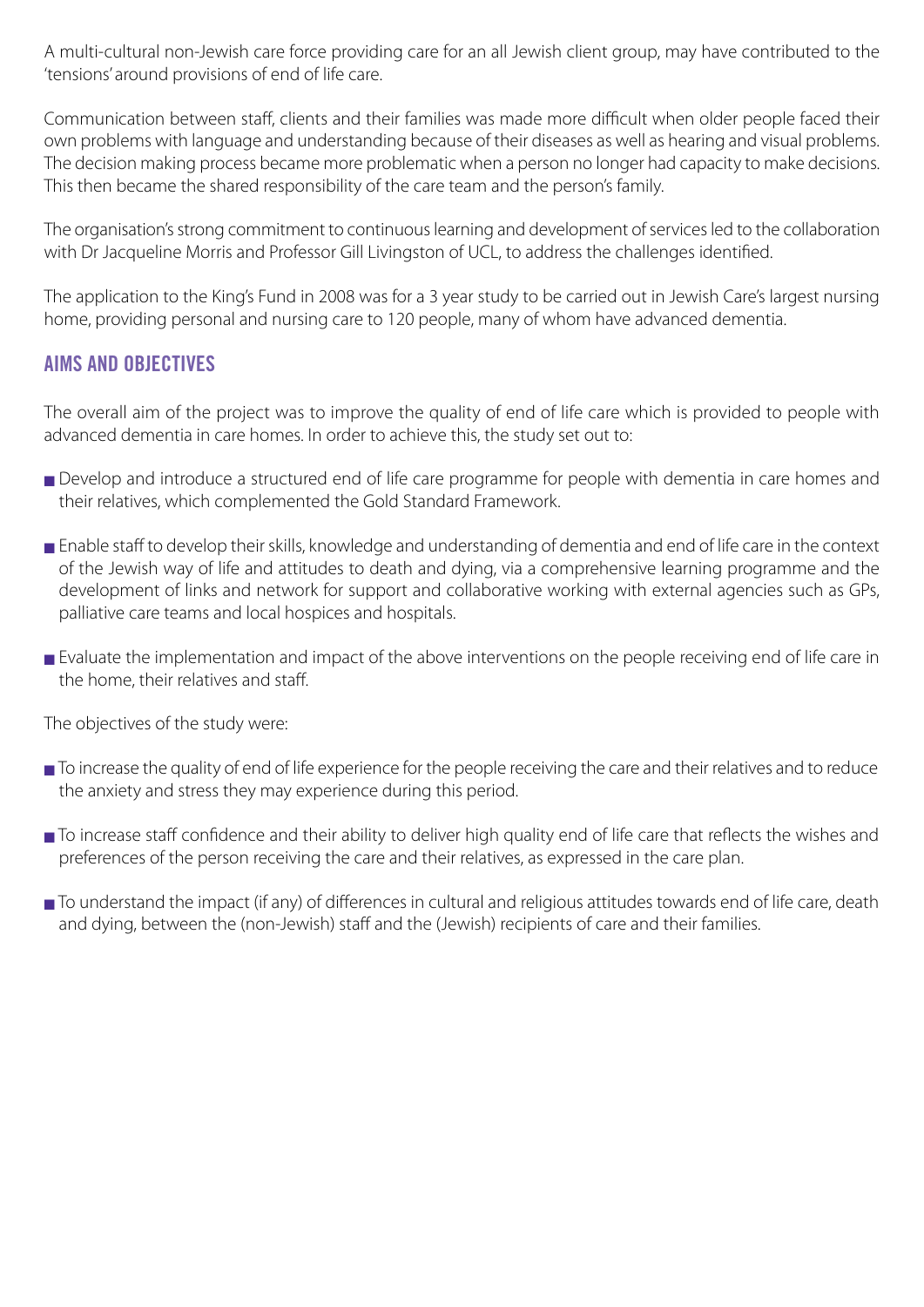#### **PROJECT STRUCTURE**

The 3.5 year project which commenced in March 2009, consisted of two main components, namely the development and delivery of a staff development programme; and the evaluation of the impact that this intervention had on the practice and therefore on the experience of people receiving the care, their families and staff.

These components were undertaken in three stages:

Stage 1 – Pre intervention: evaluation and development of the training programme (the intervention)

During this stage the 'experiences' of residents, relatives and staff are sought via quantitative and qualitative tools and analysed for comparison with findings of repeat measures after intervention (stage 3). This was to be carried out by a researcher under the guidance of Prof. Gill Livingston of University College London.

At the same time a comprehensive training programme for the staff was being developed by Dr Jackie Morris and a team of Jewish Care senior managers.

Stage 2 – Intervention: Training of staff and implementation of End of Life care practice for people with advanced dementia.

Delivering the training programme which explores a wide range of topics related to dementia, end of life care, communication and reflection, medical and holistic interventions and others. The 10 session training was delivered over a 12 months period during which time most of the 130 strong staff team were able to attend between 3 and 10 of the sessions led by Dr Jackie Morris and Jewish Care professionals.

Stage 3 – Post intervention: evaluation and dissemination

Following the completion of the training programme, a re evaluation of the experiences of people receiving end of life care, their relatives and staff was undertaken by the UCL team in order to assess the impact of the training programme and whether it had led to a positive change in practice which in turn has improved the outcomes and experience of stakeholders.

In designing all stages of the project, special consideration was given to the sensitivities of such an 'intrusion' to the life at the home, both at the beginning of the programme as well as at the end. Care was taken in planning the introduction of the key external members of the project group to the staff and others and reassurance that they were not 'observers for the management' but 'independent supporters' for the team. Towards the end of the project, an exit strategy that will support ongoing development was also considered and implemented.

#### **PROJECT MANAGEMENT**

The management of the project presented its own challenges, and it was important to recognise these at the outset, and put into place measures that ensured that the project was delivered and completed according to plan (or any agreed changes).

The factors which challenged the team were identified as:

- A multi-disciplinary and cross-agency partnership consisting of academics, funders and professionals.
- **■** Finite funds and resources, and a strict timeframe.
- **■** Introducing a comprehensive and lengthy learning programme to an audience of varied learning and literacy skills and capabilities.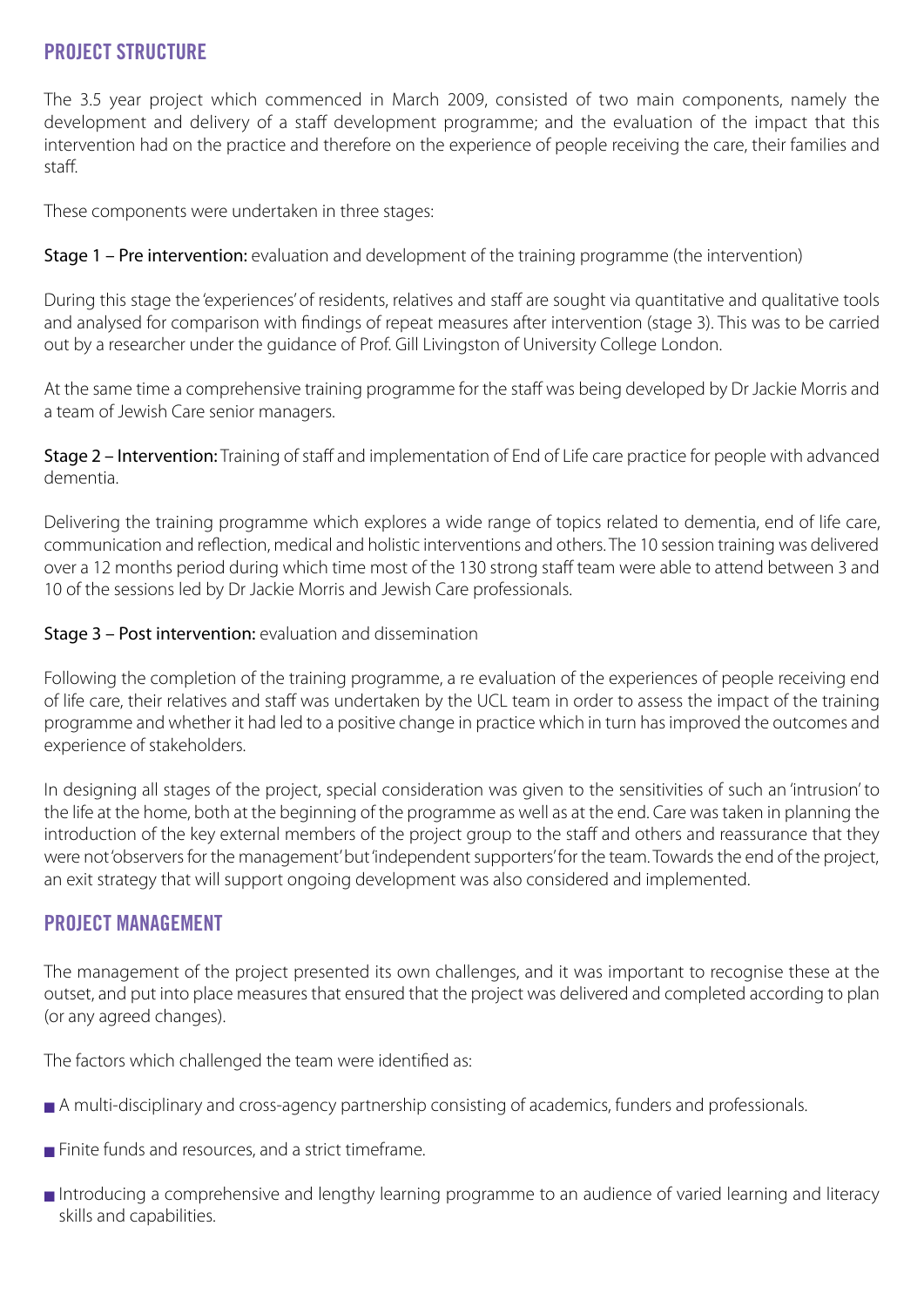- **■** Introducing a research study into a very busy nursing home environment.
- Dealing with a sensitive subject which is usually not talked about openly.
- Seeking the open views and feelings of those who may feel apprehensive of sharing this.

In order to create platforms in which the project team could debate these challenges and gain advice and support the following forums were put in place:

Project Management Group - The role of this group was to consider operational issues of the project, as well as monitor planning and progress and any issues of concern or difficulties encountered. The group met quarterly and produced a progress report for the steering group (see below) on a six monthly basis.

Members of the project management group were:

The project lead, intervention lead, researcher, registered manager and care manager of the home, relatives' representative and a member of the Jewish Care dementia and disability team.

Steering Group - The role of this group was to keep an overview of the project and monitor its progress in relation to the original funding agreement. It was also a platform for considering any difficulties encountered by the project group and offering advice where appropriate. The group met twice a year and were given a report and presentation of the project progress by the project lead who attended the meetings. It consists of:

The assistant director of care services in Jewish Care who was the project sponsor, representative of the King's Fund, service manager of dementia services in Jewish Care and a volunteer with experience of palliative care services.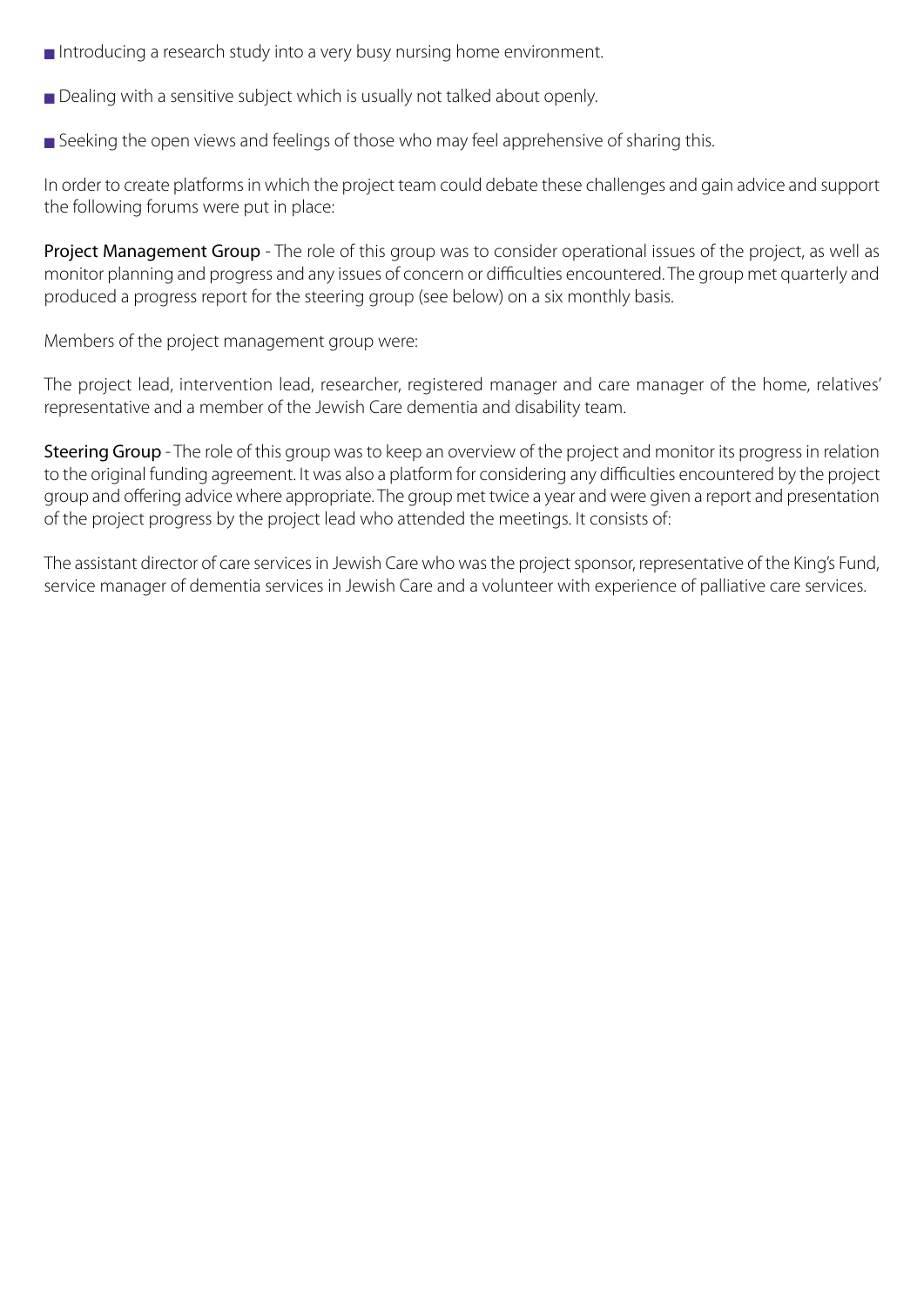## **CHAPTER 2: THE INTERVENTION**

#### **SHAPING THE INTERVENTION**

At Lady Sarah Cohen House the approach to end of life care in the home was reactive rather than pre-planned and the pre-planning that did occur was not consistently recorded. Care was focused on the presenting condition or symptom. Behavioural problems were sometimes attributed to dementia rather than physical discomfort or pain or as personality rather than dementia. Few really detailed life histories were taken from family members leading to less effective communication between nursing staff, GPs and some families.

Staff could often appear to be defensive and families often underestimated the affection they had for the residents. Staff felt defensive and frightened that they might be blamed when things went wrong or a person died. Some were of the opinion that the relatives failed to understand dementia and how it affected people.

There was a belief that hospitals were the appropriate place for people whose health was failing. Some nurses, care home staff, and relatives felt unsupported with the process of dying. The relatives also thought they were ill informed about choices. At times the communication between the GPs and staff in the home was strained due to the lack of clear, shared terminologies. The training and support to care home staff did not fully address the staff's anxiety caring for people with increasingly high or complex care needs including end of life care and the number of people being admitted who were close to death. The floor managers reported that the training they had received was fragmented and did not necessarily follow a logical order.

#### **INTERVENTION METHODS**

#### **DISCUSSIONS WITH MANAGERS, NURSING STAFF, AND GENERAL PRACTITIONERS**

It was decided that LSCH would delay joining the Gold Standard Framework until the following year to synchronise with the project.

The intervention lead met the home's management team, project manager as well as the GPs prior to launching the programme.

These discussions highlighted some of the issues and barriers that key personnel perceived or experienced in relation to end of life care for people with advanced dementia. These discussions informed the intervention lead as to the content and delivery method of the programme.

These discussions were invaluable and revealed the fragmented approach to end of life care that existed at the home at the time. There was no structured or regular multi-disciplinary approach to planning end of life care and to pain management, and recording of end of life wishes in particular. The General Practitioners who provided GP services to the home did not always feel part of the team and were concerned about the amount of time that the consultant physician would need to work with them on the project as they felt pressurised with their current caseloads, particularly as they felt there had been an increase in complex care needs of new admissions. Dementia was not seen as a terminal illness and pain management was variable. There was poor communication between staff and relatives and both groups viewed one another as 'problems'.

These findings demonstrated that there was a need to develop better teamwork, better relationships between nurses and GPs and improved communication between all members of staff with relatives. There was also a need to change the culture around death and dying and to enable and encourage staff to think about what a good death meant to them, the people they cared for and their relatives. Following this the staff needed to be able to stop thinking of death as a taboo word and start being able to hold difficult conversations with families about advanced wishes and cardiopulmonary resuscitation.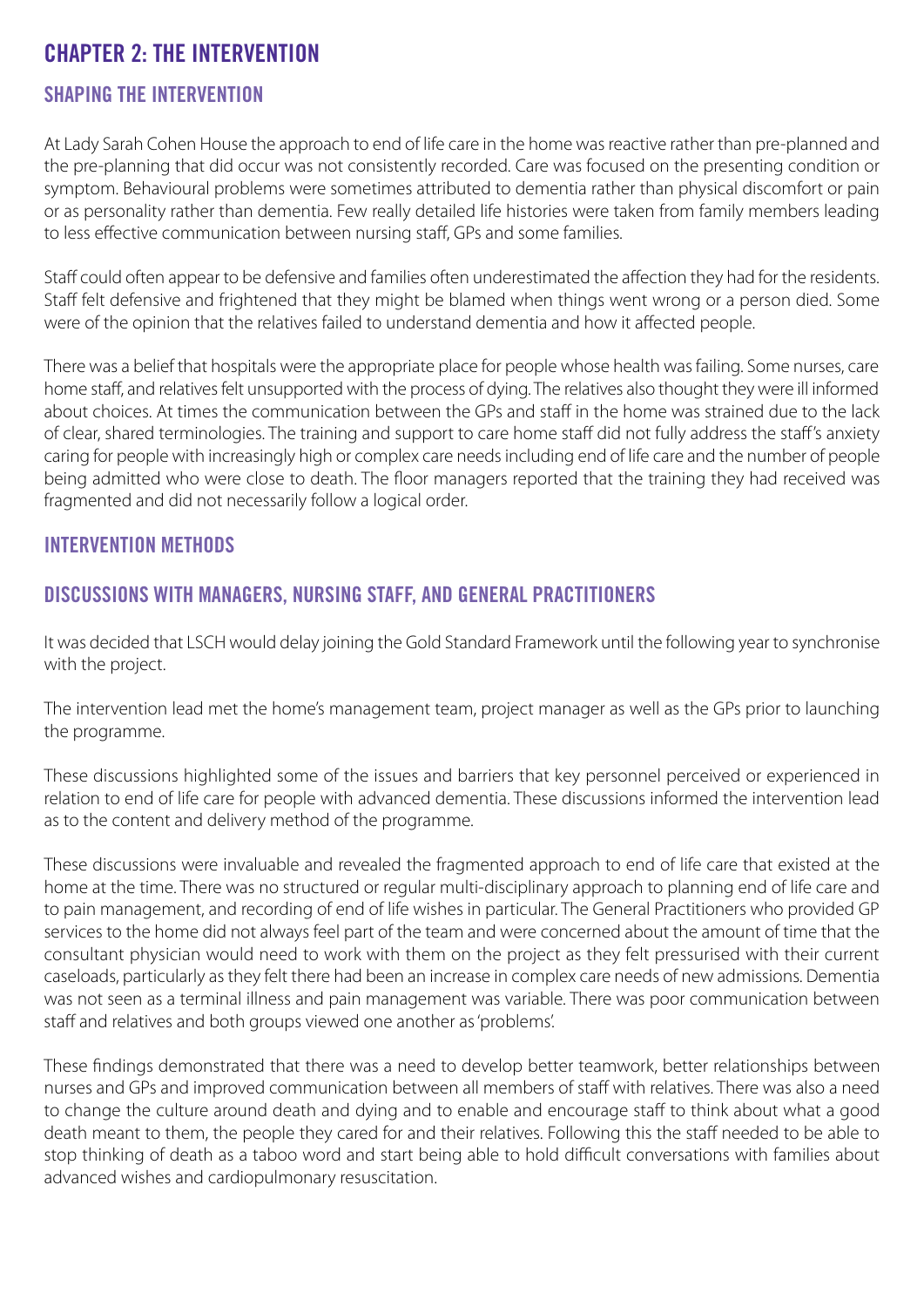#### **THE TRAINING PROGRAMME:**

The teaching programme was developed between June 2009 – August 2009 having taken account of all these discussions and observations. It consisted of three phases, a preliminary stage; a 10-session course; a revision stage.

The preliminary stage included a presentation to local consultants at Barnet General Hospital and to the LSCH GPs about the programme. The staff had the opportunity to attend a workshop where a short film, *Ex-Memoria* was shown and discussed. The film was from the perspective of a lady with dementia who was a survivor of the Holocaust in Nazi Germany living in a care home. The film and discussion around it gave the staff a 'taster' of the interactive way in which the programme is to be conducted.

Following this preliminary work, a teaching pack and interactive teaching programme was developed to be delivered in 10 monthly sessions. Local consultants from the Department of Old Age Psychiatry and Medicine expressed their support for the project.

The principles and contents of the course are shown in appendix 1.

The training course was organised to help the staff develop reflective and experiential learning to enable them to appreciate that "all people have a unique history and personality, and that this will affect their cognitive disabilities". (Dawn Brooker, Person Centred Dementia Care: making services better, 2007). The sessions attempted to promote the concepts of "My Home Life", creating conditions where individual resident's needs and preferences were identified and acknowledged.

The course was also designed to encourage them to reflect on their own interactions and to try and consider issues around end of life from the perspective of the individual living with dementia and their relatives' (Dawn Brooker, 2007).

Each session consisted of a short factual presentation, followed by small group discussions and then further small group discussions on case scenarios illustrating issues around end of life. The sessions, each for 1-½ hours, were held four times in a month; two sessions during the day and two sessions just before the night shift specifically for night staff to attend.

For more details about the programme please see the supplement to this report titled Improved End of Life Care for people with Advanced Dementia: A reflection of the learning for staff working in a care home setting, 2012.

#### **TRAINING AND DISCUSSIONS WITH NON-CARE STAFF AND RELATIVES**

In addition to the training provided to the care and nursing staff, a short training course was provided to the remaining members of staff, including administrative and housekeeping personnel. They were very enthusiastic and pleased to be included and learn about the principles and practice of end of life care. The examples they brought to the training showed that many staff who were assumed to be "behind the scenes" were in fact building up very close relationships with people who live in the home and their relatives. They were aware of the deterioration of the residents and wanted to know their place in the care provided.

In a meeting with relatives of people with dementia who lived at LSCH at the time, some of the issues of the programme were discussed. Relatives expressed support for the project and were also very appreciative of the opportunity to be told about it and possibly contribute to it. One of the suggestions raised in this meeting, to have a condolences book at the home when a resident dies for staff to be able to write in and later present to the family, was later implemented and found to be very much valued by staff and relatives.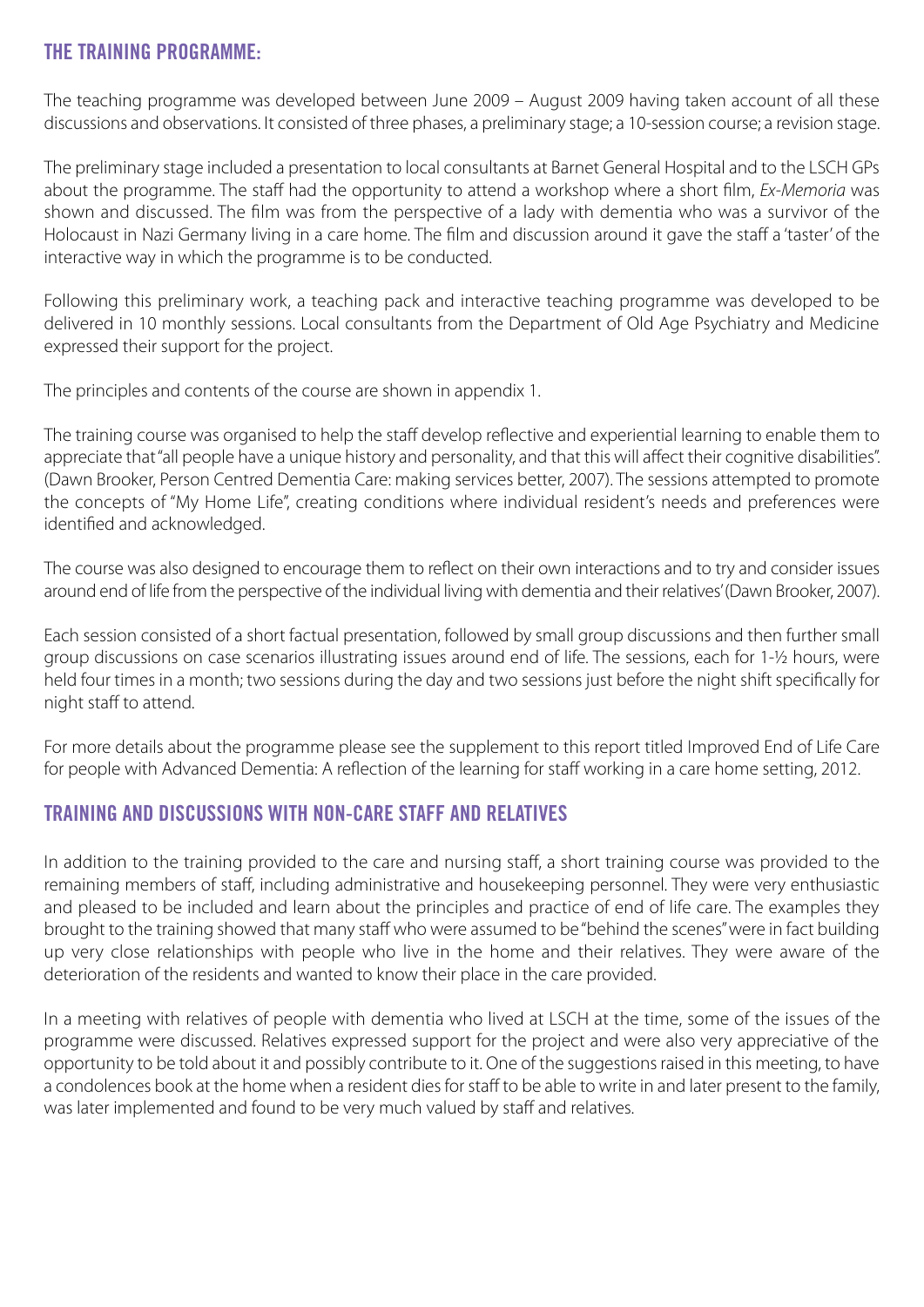#### **THE REGISTERED MANAGER'S PERSPECTIVE ON THE PROGRAMME**

The registered manager joined LSCH when the background of the project had been set up and became involved in the shaping of the intervention and the decision to postpone from the GSF training until the following year.

Plans to recruit a clinical nurse to lead the embedding of learning into practice were unsuccessful until much later in the project (January 2011). In view of this it became important for the work to be carried out by the home's management team. The everyday support for nurses and care staff on each of the floors became the remit of the care managers on each of the floors, under the home's registered manager's guidance. The registered manager took the lead in working with the intervention lead which meant that she was able to form good working relationships quickly with the staff in the home, particularly the night staff. They were surprised and impressed that the manager would work with them on their shift rather than require them to always come during the day. This helped with the culture change required by the intervention.

It became obvious in the early stages of the intervention that day staff found it very difficult to be released to attend the day sessions and if they did, they felt guilty that they were increasing the workload for their colleagues.

Deferring the Gold Standard Framework training , until mid-point of the intervention, meant that the two projects could run in tandem with learning and practice being developed without compromising the research.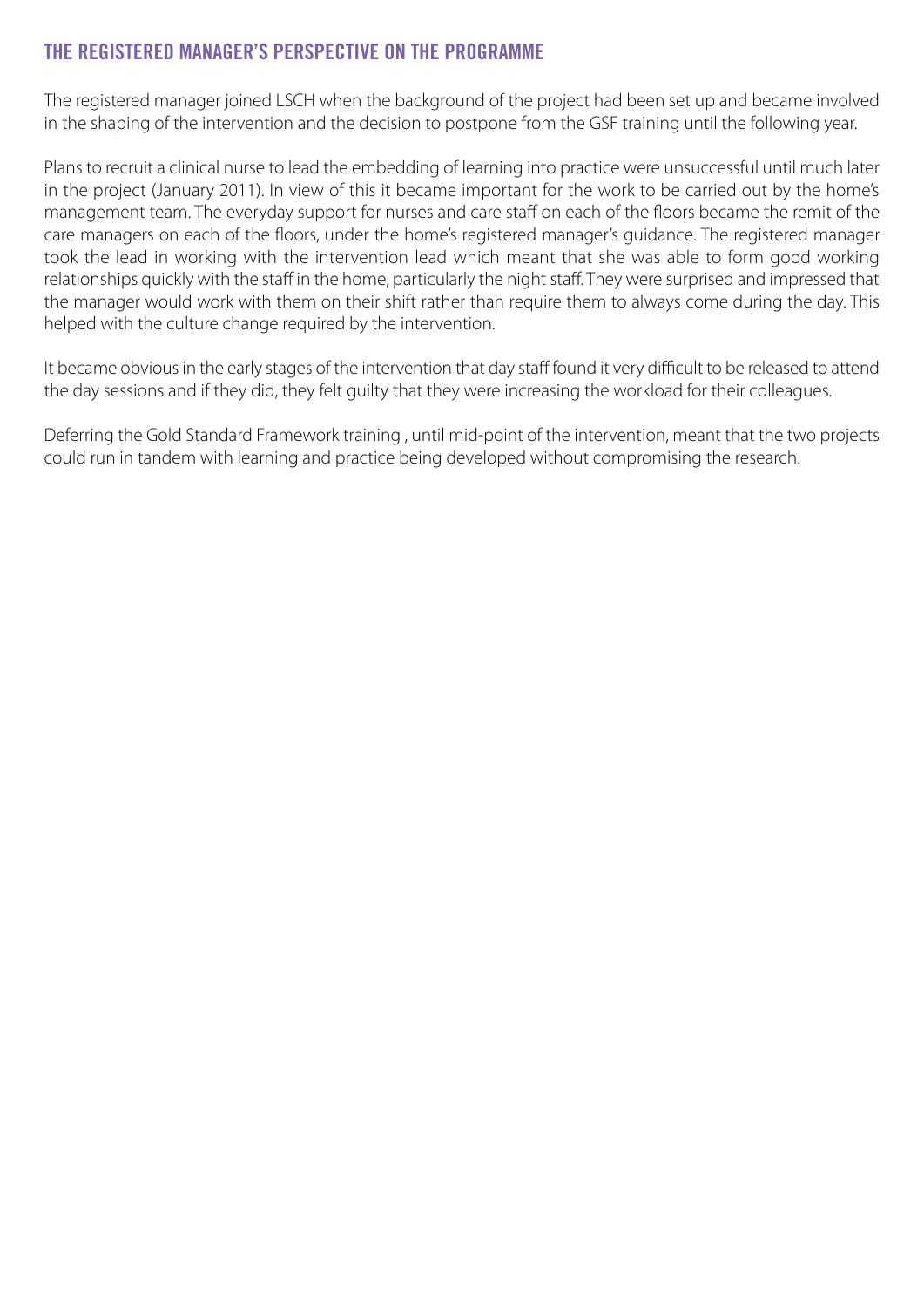## **CHAPTER 3: EVALUATION**

#### **PROCEDURES**

Staff - All staff working in the home on a permanent basis in either a nursing or care assistant role, and who had been working directly with residents at the end of their life were eligible. We wrote to them, enclosing an information sheet, saying that the interview was confidential unless residents were being harmed and all data would be anonymised. The research assistant interviewer visited the home during different shifts and care staff were asked if they wished to talk about the study, and if so were seen individually in a private room, at a convenient time. Initial qualitative interviews continued until no new themes arose and theoretical saturation was reached. All staff who were working in the home pre-intervention were approached post-intervention if they were still working in the home and asked if they were willing to be interviewed again.

Family carers - Family carers were sent a standard letter from, or approached in person by the home about the assessment. There were also posters in the lift and the research assistant attended a family carers meeting. If family carers told the home that they agreed to be approached, the researchers sent an information sheet with full study details including possible benefits and risks. Their written informed consent was obtained prior to interview and at least 24 hours after they had received the information sheet. If the family carers agreed to the project, we then approached the person with dementia for whom they cared. Families were asked to consent to the project and to be approached in the event their family member died.

#### Residents and family carers:

- We completed a short demographic questionnaire– age, sex, ethnicity,
- **■** Quality of life before death– We used a validated quality of life measure (Quality of life-AD; QoL-AD(Logsdon et al., 2002)) which can be used by family and asked family members to fill it in after someone had died to consider the end of their relative's life. Higher values suggest higher quality of life
- **■** We asked family carers to fill in a self-complete questionnaire which is validated throughout the age range– the GHQ (General Health questionnaire)(Goldberg, 1986) Higher values suggest higher stress levels. Values of 5 are above are often used to indicate the point at which intervention is indicated.
- After a resident had died, we asked family members to complete the toolkit After-death bereaved family member interview. Taken from the Toolkit of instruments to measure End of Life care, it explored four domains around the residents end of life care; (1) Physical comfort and emotional support, (2) Promoting shared decision making, (3) Focus on individual patient's expectations and needs, and (4) Attention to the emotional and spiritual needs of the family (Teno et al., 2001).
- We also performed a qualitative after death interview with family carers three months after death and if they were willing. This used open questions with an interview guide
- Care home notes– We read the notes of residents who had died during the year pre and post intervention and extracted the following information: existence of advance care plans including do not resuscitate plans; place of death; match up between plans and interventions and place of death.

#### **STAFF INTERVIEW**

We interviewed staff asking them to think about their care of a recent relative they knew who had died. We explored staff's confidence and satisfaction with the process. We asked if they feel allowed to do what is in the best interest of the patient? We enquired whether they could access the help needed? We also asked about their experience of any gaps between the resident's culture and their own and what that meant to them.

Before the intervention, the approach to end of life care in the home was reactive rather than pre-planned and the pre-planning that did occur was not consistently recorded. Care was focused on the presenting condition or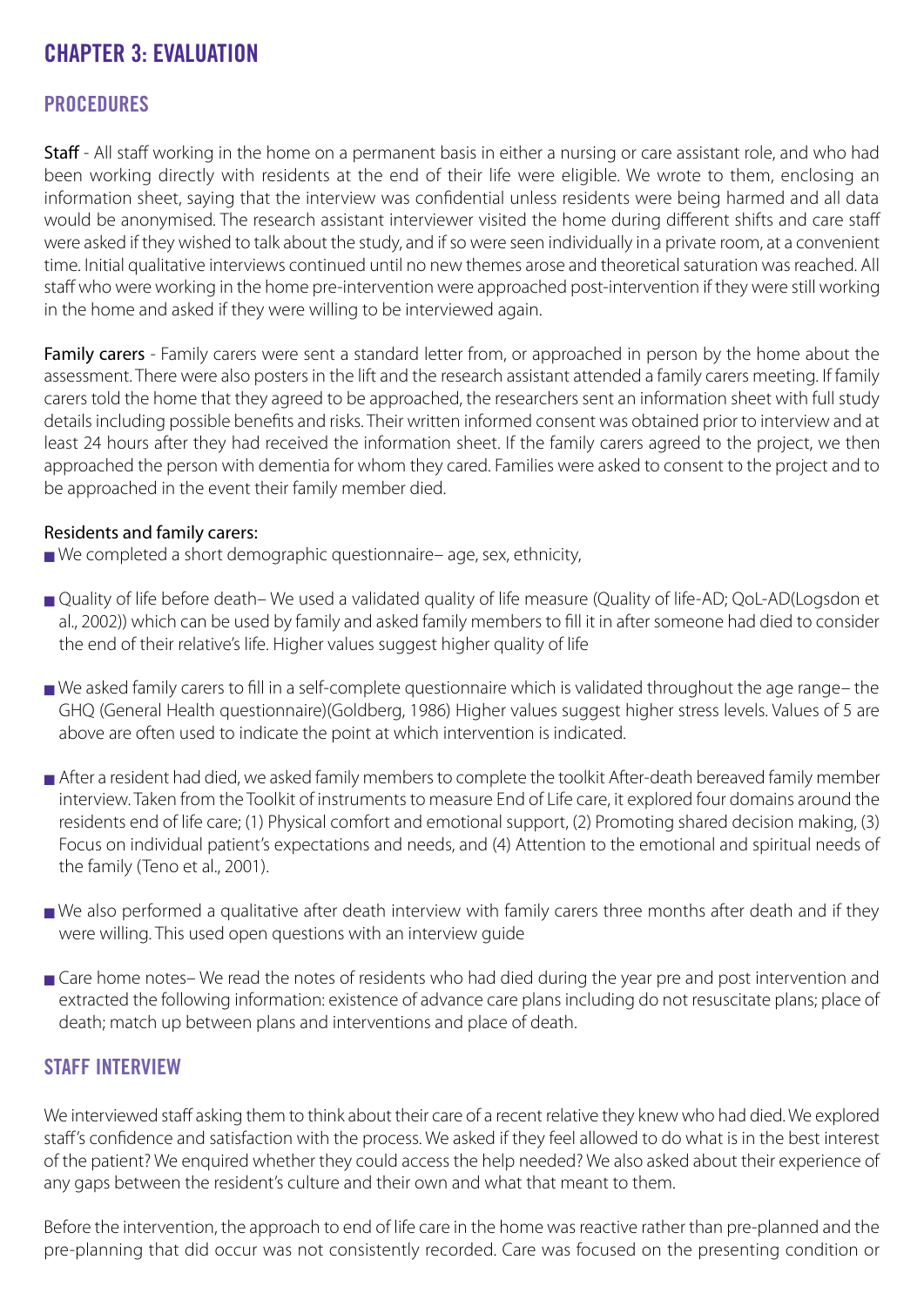symptom. Behavioural problems were sometimes attributed to dementia rather than physical discomfort or pain. Staff found it really difficult to talk to relatives and few detailed life histories were taken from family members leading to less effective communication between nursing staff, GPs and some families.

Staff many of whom had English as a second or third language, could often appear to be defensive and families often underestimated the affection they had for the residents. Staff felt defensive and frightened that they might be blamed when things went wrong or a person died. Some were of the opinion that the relatives failed to understand dementia and how it affected people.

Before the intervention, there was a belief that hospitals were the appropriate place for people whose health was failing. Some nurses, care home staff, and relatives felt unsupported with the process of dying. The relatives also thought they were ill informed about choices. At times the communication between the GPs and staff in the home was strained due to the lack of clear, shared terminologies. The training and support to care home staff did not fully address the staff's anxiety caring for people with increasingly high or complex care needs including end of life care and the number of people being admitted who were close to death. The floor managers reported that the training they had received was fragmented and did not necessarily follow a logical order.

Job content Questionnaire – this is because the most adverse job-related strain reactions are to be expected in jobs characterised by high job demands, low control and low worksite support. We were in particular concerned with the satisfaction subscale as we wanted to find out whether the intervention affected job satisfaction (Karasek et al., 1998).

#### **ANALYSIS**

Our predetermined analytic plan considers data concerning residents with dementia and who had been living in the home for one month or more before they had died so that there had been an opportunity to make plans in the home. Quantitative data was analysed using SPSS to generate descriptive statistics and to compare place of death; documents regarding advance care and whether these were kept to in the year before and after the intervention. We employed chi squared analysis for categorical data, t-tests to compare means for normally distributed data and Mann-Whitney for other data. We also analysed in the subset of people for whom we had data after death relative stress (GHQ) and resident quality of life before death and compared the time periods.

All qualitative interviews were taped and transcribed in full. Thematic analysis supported by the Atlas-ti qualitative data analysis package, was used to identify main themes emerging from the qualitative data collection and the relationships between these themes. The transcripts were read and re-reading transcripts, and two researchers independently coded them to increase validity and a consensus was reached on the coding frame. We aim for maximum variation samples covering all the demographic groups and to interview until no new themes arose (theoretical saturation).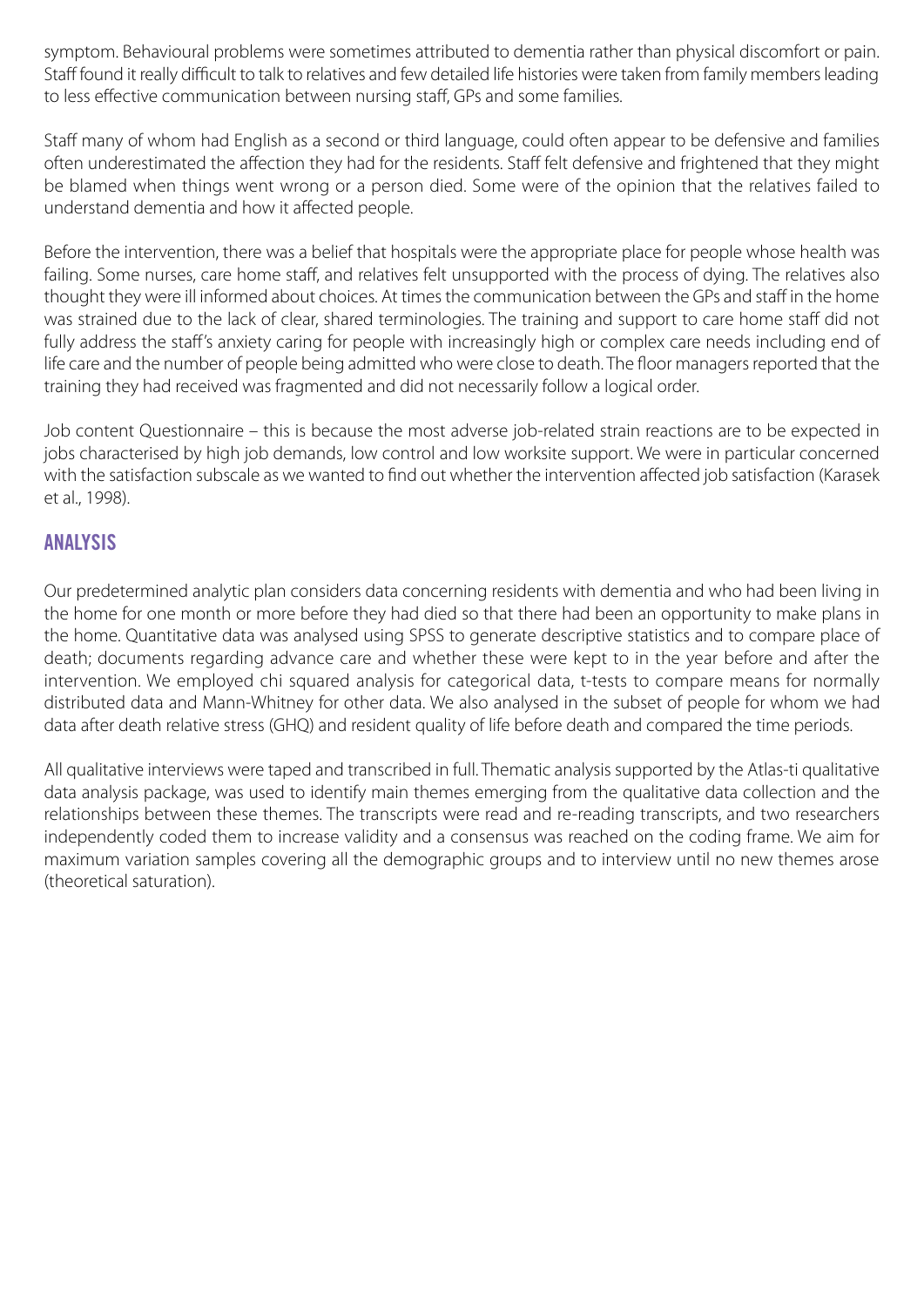## **CHAPTER 4: RESULTS AND OUTCOMES**

#### **I) DATA FROM RESIDENT FILES**

Selection of data Figure 1 shows the selection process for those included in the analysis 112 files of residents who had died in the 12 months prior to (n=68), or 12m post intervention (n=52) were examined. Of these, 98 had been resident in the home for >1m when they died.

#### Resident Demographics (see Table 1)

Residents who died before and after the intervention were in their mid to late 80s and more were female. Slightly more had a known diagnosis of dementia after the intervention -53% versus 69%.

#### Place of death (See Table 2)

There was a significant increase in the proportion of residents with dementia dying in the care home (as opposed to hospital) from 14/30 (47%) before the intervention to 22/29 (76%) after intervention;  $\chi$ 2 (1) = 5.3, p=0.02. There was also a significant increase in residents with dementia who died with any advance wishes in their notes: Do Not Resuscitate (DNR) increase from 4/28 (14%) pre-intervention to 16/22 (73%) post intervention,  $\chi$ 2 (1) = 17.5, p=<0.001, and a similar finding for those without dementia (n=27), increasing from 2/20 (10% before intervention) to 6/7 (86% post intervention),  $x^2$  (1) = 14.3, p=<0.001. There was a non-significant trend towards an increase in other kinds of advanced wishes. Where it was possible to discern from the notes (n=20), the percentage of residents with dementia whose end of life care was in line with their advanced wishes regarding hospitalisation or DNR forms significantly increased from 71% to 100%,  $\chi$ 2 (1) = 4.1, p=<0.04. There was a trend towards a decrease in the number of days spent in hospital in the 3m prior to before or after the intervention (8.5 versus 7.6 days).

**II) DATA FROM FAMILY CARERS INTERVIEWED AFTER THEIR RELATIVE RESIDING IN THE HOME DIED** (see Figure 2 as to who was interviewed and Table 3 and 4 for characteristics of participating residents and relatives.)

53 relatives of residents with dementia in the care home consented to take part in the study. 20/26 (77%) of these relatives who were bereaved during the data collection period agreed to an after death interview. The relatives covered the range of demographics in terms of sex, relationship to the person with dementia, age group and, education. They were most often children of the person who had died but also included spouses and other relatives. They covered a wide age range from 20s to 80s and the majority were woman. As would be expected most of the residents who died were in their eighties and had severe dementia.

#### Quality of Life before death and family carer wellbeing (see table 5)

There was a trend for the proxy QoLAD before death to be higher post-intervention compared to pre-intervention (median 21 versus 18) . The family carer reported less symptoms of anxiety and depression after the intervention than before (GHQ median score fell from 3.5 to 1.5). As there were only 12 people in the preintervention and 8 in the post intervention group these results did not reach significance.

#### After death interview (Table 6 )

There were small numbers who filled in this interview. For interest we have added a column considering statistically significant differences in individual questions but do not expect them with such a small sample.

Families saw no change in the general attitude of paid carers and they remained in the main kind and respectful. Changes were in the right direction with families reported being consulted more about decisions and being supported more. The vast majority still felt they did not know what to expect at the end of life, although there was slightly more who felt informed than before. As might be expected with more people dying in the care home than in hospital, there was no improvement (but importantly no deterioration) in pain relief. The rating for overall symptom control which had been high improved slightly. There was little difference in medical care. The most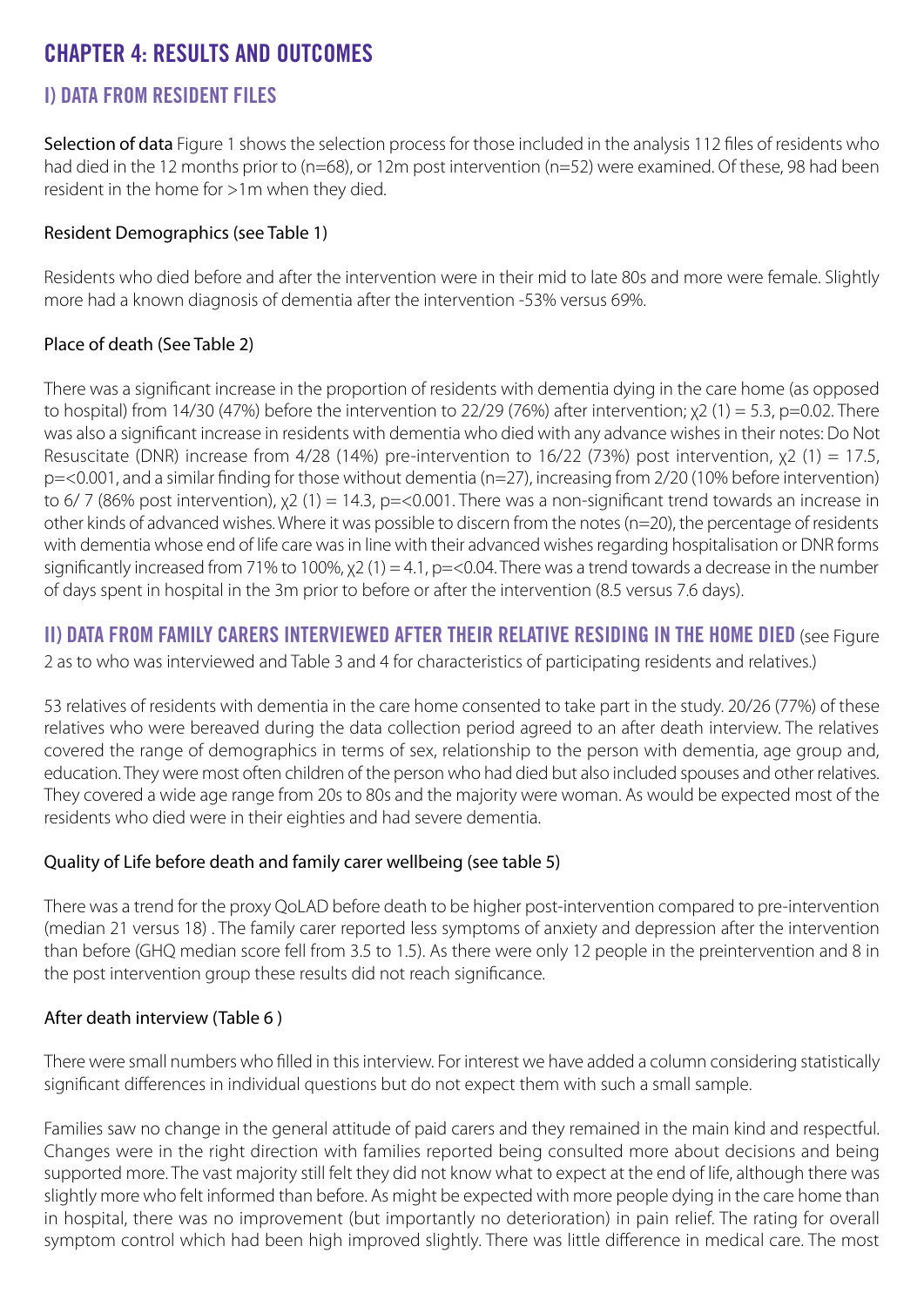important question was probably overall satisfaction with care given at end of life on a scale of 1/10 with higher numbers meaning more satisfied. The mean post score increase from 7.5 sd=1.3 to 9.1 sd=2.4 vs mean pre score  $7.5$ , t(17.6) =  $-2.0$ , p=0.06.

#### **III) FINDINGS FROM ANALYSIS OF INTERVIEWS WITH RELATIVES ABOUT THE TIME AROUND THE RESIDENT'S DECEASE** (see quotes and number of times mentioned in table 7 and 8)

Examination of the coded interview transcripts revealed that some codes only occurred in interviews with relatives before the intervention was implemented in LSCH, and others only occurred in interviews after the intervention was complete. These indicate changes.

Codes which only occurred before the intervention was complete were:

- **1.** Staff not coordinating care at end of life. There were 14 separate comments covering such issues as staff having difficultly in communicating with each other and to relatives about end of life, and this included in discussion of religious wishes and procedures.
- **2.** Support for families being inadequate. Families would have appreciated more support, before, during and after end of life. This might explain why religion was mentioned pre-intervention as being supportive but not after the intervention - or it may be that the 8 people interviewed post intervention were less religious.

These codes do not occur in any interviews following the intervention phase, suggesting that the training may have helped staff communicate better about end of life with family members, and to be better prepared for it, both emotionally and organisationally. The training may also have resulted in families feeling better supported by LSCH both in making EoL decisions and at EoL itself.

Codes which only occurred after the intervention was complete are in the main:

- **1.** around care at the end of life. Relatives are pleased with the care, they understand issues around symptom control, they feel that staff recognise when someone is reaching the end of their life.
- **2.** around decision making relatives feel supported in making decisions, they understand that planning is needed because age itself won't predict when someone will pass away, and perhaps because the person themselves can't make decisions, some people do not feel that planning is necessary, either because they don't want to make those kinds of decisions themselves or because they feel LSCH will guide them sufficiently.

There is still room for improvement. It appears that communication about deaths that take place when family members are not there is sub-optimal, and that GPs at the home might benefit from similar training to staff, as they are mentioned as being less clear in their communication.

In general the themes arising in interviews after the intervention are more disparate and there are less comments. No new themes arose after only eight interviews, which means the likelihood of some representing unique sets of circumstances is increased.

#### **STAFF OUTCOMES**

Staff felt better equipped to deal with the frailty of the nursing home residents.

Staff felt more skilled in talking face to face with relatives and GPs about distress and pain as well as death and dying.

Staff feel more confident and comfortable with end of life planning and communication following training.

Staff feel less worried about blame because they feel confident that they follow advanced wishes and feel they do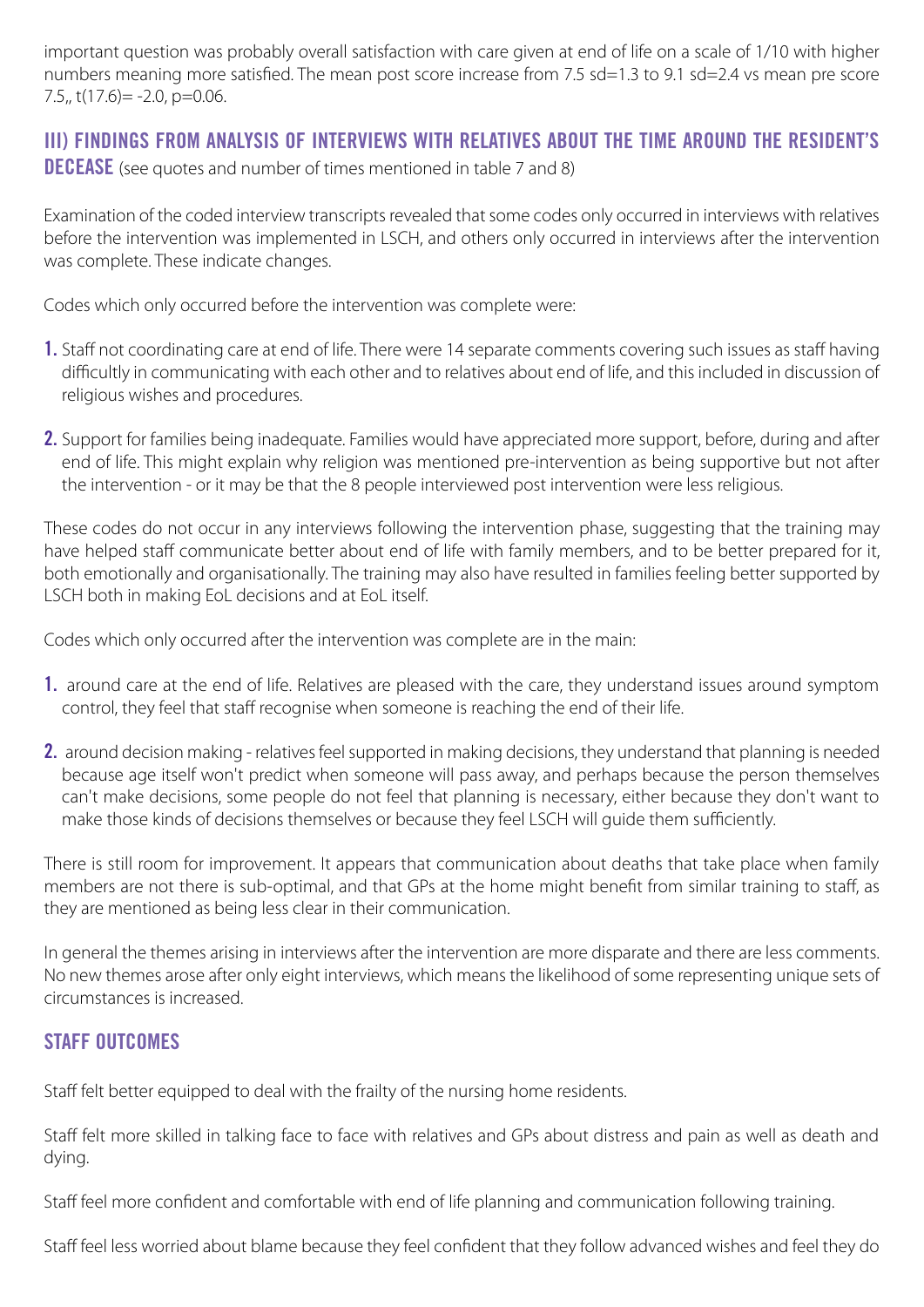their job well.

Staff are more aware of the Gold Standard Framework and coding of residents condition.

Staff feel the training has been helpful and they have a greater understanding of end of life care and advanced wishes.

Staff feel training has improved things in the care home.

Staff have a greater understanding of the importance of having advances wishes in place.

#### **THE CARE HOME**

Following the intervention, there was a change in culture as the staff got to know each other better and the staff team was strengthened by regular supportive reflective sessions.

#### **MANAGERS' PERSPECTIVE OF IMPACT.**

The current home's manager joined the home when the planning for the project had started in April 2009. She had been a GSF coordinator in her previous residential home where she had been involved in end of life care. She recognised in March 2009, that the home needed to postpone its introduction to GSF work as it would not fit into the time frame of the project. She also felt that she needed to change the culture of the practice on the three floors. They each had different managers and different ways of working and she needed to create more of a sense of a whole in order to make reality of the wish of one home. Now whereas each floor has individual ways of working, it feels one home in terms of agreed processes; systems; training and supervision. The project was part of the process that led to this, alongside some changes in management of the floor and recruiting a deputy manager.

At the beginning of the project, the home had a holistic therapist who had previously won a prize for palliative care, who worked over 4 days to support people at the end of life and had experience of particularly helping those with advanced dementia who no longer had verbal skills. Whereas she helped on session 8, she was ill for some of the time during the project and her input during the intervention whilst valuable has had little impact on the practice. She is available for some of the residents who value her services but she has reduced her time in the home to two days a week where she works mostly on the 1st and 2nd floor and has been teaching staff hand massage to support the clients who like this practice.

The managers of each floor were supportive of the project and the need to change culture but each of them had different issues to resolve given the different staff and residents they catered for. The First floor staff look after people with the most challenging behaviour they all are diagnosed with dementia, but not all at the end stage, some of the residents living on the floor for more than 5 years. On the second and third floors, not all the people had dementia and those that did were at various stages and had various other health issues. Traditionally the more physical nursing care was delivered on the second floor but gradually, because of the interest of the 3rd floor manager in end of life care, more people with this need who may have had dementia were cared for on her floor.

There was variable work with the GPs and there have been changes to GPs during the project. They were open to the project especially in terms of consistency of paperwork across the home and policies that each floor would follow in a standardised way. However, they found it also challenging that people with increasingly complex health needs were being admitted to the home, often with minimal paperwork and information prior to admission.

For the staff, the increased frailty in clients left them feeling ill-equipped to deliver the care to the level they would wish. Speaking to the staff before the intervention we found that people while good at providing the face to face care, were reluctant to discuss it and felt uncomfortable around some relatives.

The manager felt that the intervention would work better, if she worked with the floor managers directly, and their staff attended the sessions. The managers would then pick up and develop the learning between sessions at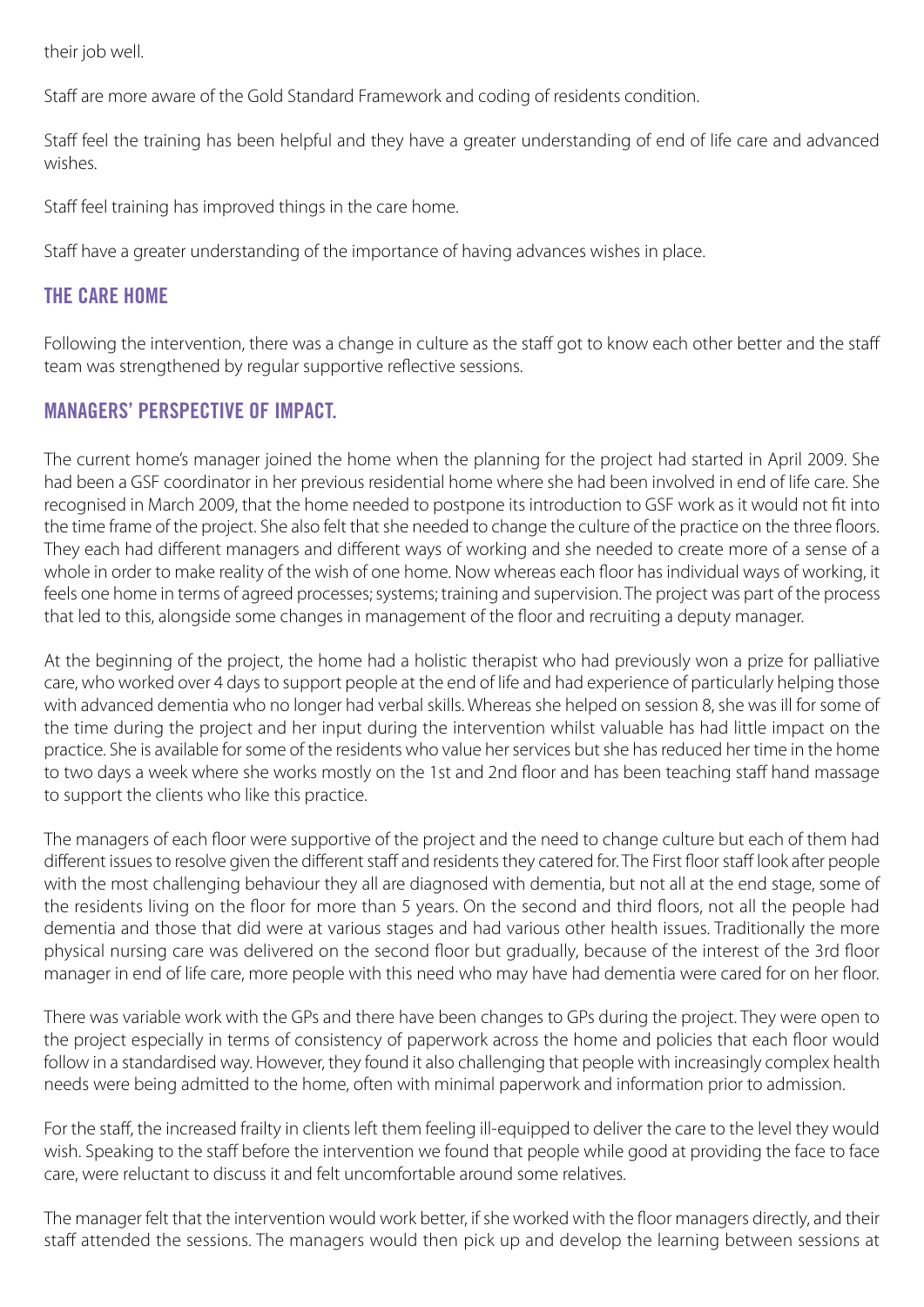reflective and handover sessions, particularly in relation to the new tools that were introduced towards the later sessions and on how to hold end of life discussions.

By November 2009 the manager attended with the floor managers, the GSF training so that the home could be accredited. Because of changes to management over the period, only the 1st and 3rd floor managers (one who was to become the deputy) and the home manager were consistent in attendance and then as they were recruited the different 2nd floor managers also attended as well as the new 3rd floor manager. Only new managers were recruited if they had GSF or other end of life care knowledge. In addition the original 3rd floor manager embarked on courses in end of life care and the Foundation course in palliative care at the North London hospices with two of her nurses. The Foundation course was considered valuable and by June 2011, the new 3rd floor manager and 5 nurses from all the floors were on the course, together with one of the social workers from the organisation. This learning together at the hospice will hope to strengthen the partnership work between home, hospice and social work team in Jewish Care.

The manager found that the intervention strengthened the staff team and the regular monthly sessions were a good way of getting to know them for herself and each other, particularly the night team. From the beginning, the night staff as a whole group, showed commitment. The manager was amazed at the number of night staff turning up without fail to the sessions. They always came in early; were ready to participate and were open to changing practice and in addition they debated the various issues openly citing different issues often from up to 20 years previously. It felt to the manager, that they were untapped resource within the home. It allowed them to become more valued members of team as they discussed issues across the floors and looked at ways of working that would support across the home to improve care for the residents.

The 1 ½ hour sessions worked well for the night staff but were problematic for the day staff who felt guilty leaving their colleagues on the floor and often, it was not practical for the managers to release the staff because of the frailty of the people being cared for. Later in the intervention, catch up whole day sessions took place which were much more successful in engaging the day staff and this method of training will continue in the home.

With the difficulty of recruiting a clinical nurse specialist, the homes manager and the organisation looked at the job description and felt that they would improve their chances of recruiting if they widened the role and included the new post of deputy to the home. Meanwhile the manager of the 3rd floor continued to develop her interest in end of life care and in the summer of 2010 applied for the new post of Deputy to the home which included improving nurse practice and being an end of life clinical nurse specialist. Having been appointed, it took until January 2011 to release her as she needed a replacement as manager of the 3rd floor.

The relatives during the time of the project were not a static group. It was often difficult for the researchers to meet with them. Anecdotally, some of them spoke of how supportive other relatives were and the coffee shop offered a venue for that support. At the start of the projects we had a complaint about refreshments at night when the coffee shop closed and since the project has started, the complaints that have been received have been about the timeliness of death certificates for speedy burial and only compliments have been received about the quality of end of life care.

The manager introduced the project to the volunteers. Only the religious service volunteers showed any interest as they would occasionally support a resident they knew at the end of their life. A volunteer came forward who was experienced in palliative care to set up a befriending project but it was difficult to release the deputy so she could help her set up the project However, very few residents seemed to want to speak to anyone they did not know about end of life, they were offered but refused the opportunity to speak to a rabbi. Only one person wanted to speak to his or her own rabbi.

The home introduced a Condolence book at the beginning of January 2011. The idea had come from a number of sources. It was mainly the relatives who wanted to know who had passed away and share messages with other relatives. The volunteers did not engage with this either. The manager drove it, but from the beginning relatives and staff wrote messages, but only particularly for those residents who take part in the social life of the floor and home. The manager hopes that this project will be further delegated to staff.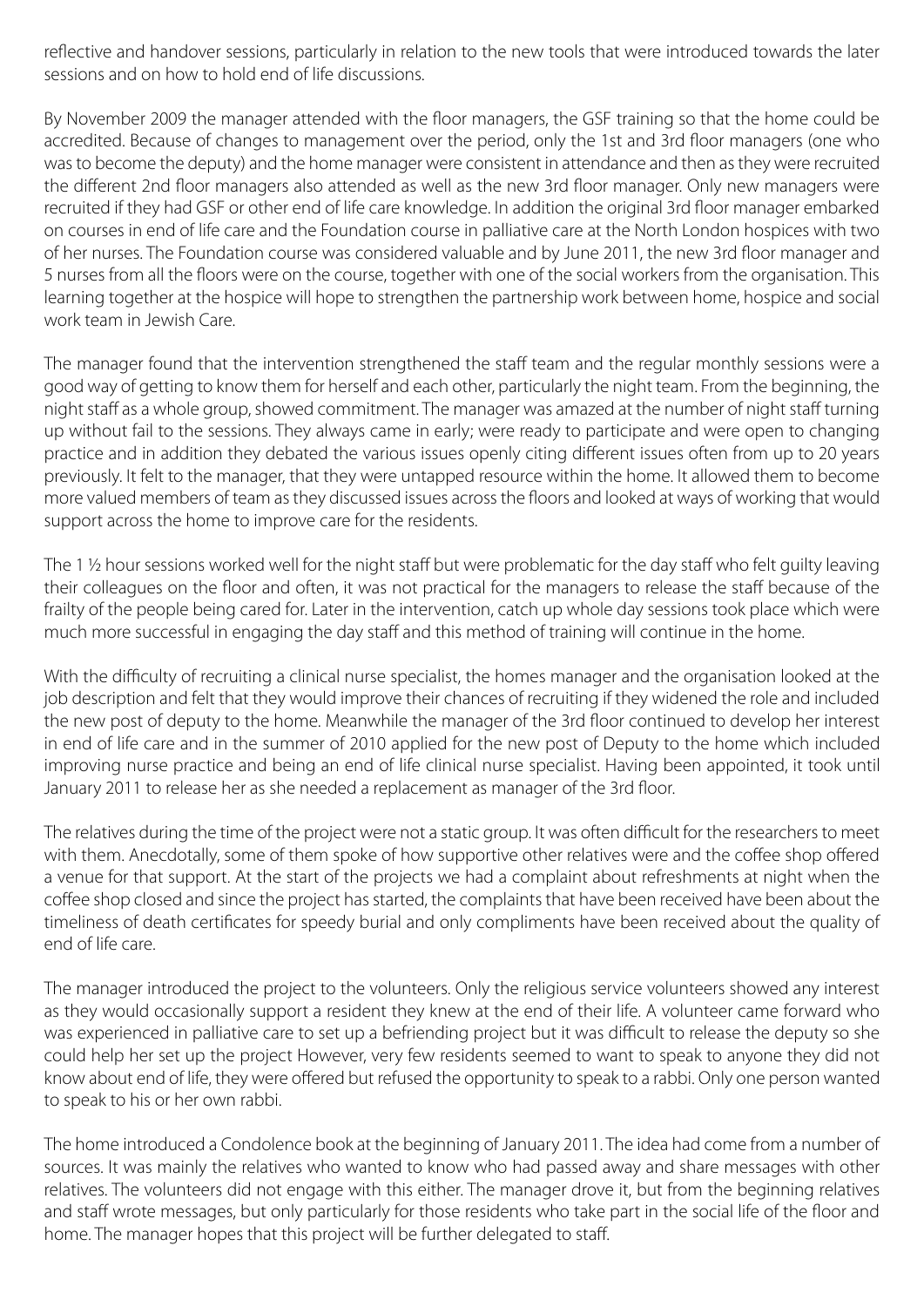The two largest changes in practice was the introduction of Advance Care Wishes and improved pain relief.

In terms of advance care wishes, the only information that was received from a person or their relative was about whom to contact in an emergency and where the person was going to be buried and this was not always documented. The forms for the advance care wishes were completed during the training intervention; then interested staff were trained to carry out the conversations. The floor managers took on the project and with the home's manager started the conversations and whilst many relatives were ready to talk they were often difficult conversations. Sometimes there was a mixed reception to the topic which some not wishing to talk but knowing that it was a possibility if they wished. The manager on the 3rd floor had one relative who was offered the opportunity to speak over some months, and then a week before his mother's death, he felt ready to speak to the manager. As part of is discussions took place with families and the GP regarding whether the person wanted to go to hospital at the end of their life; whether if they died suddenly they wished to resuscitated. All this was explained to people and within a few months, most residents had documented in their care plans their wishes. With the discussion on resuscitation, came the DNAR forms for those who knew their relatives would not have wanted resuscitation, as well staff on each floor trained in CPR and staff aware of who wants resuscitation and who doesn't.

In addition, at the relatives meeting in August 2010, the project was discussed and ideas about a leaflet sought. The leaflet went through several changes and was ready for publication in Spring 2011.

Staff were more likely to ask residents than relatives for their wishes. They also took on using the Abbey pain scale, particularly on the first floor. They used the pain scale as a base line on admission then checked regularly. Evidence for use of medication changes, particularly use of pain relief and anticipatory prescribing for pain relief was documented more clearly, especially over a weekend.

It is clear that the long standing members of staff benefited from some of the repetition of the topics as well as the style of the training sessions; the discussions and debates in the workshops with the old age physician. The staff were fully involved in debating which pain scales to use, the changes of paperwork which they helped design and in changes to other systems. In addition, the high percentage of staff attending sessions on a monthly basis led to a consensus on ways of working and it included the night staff. It was clear as new staff came to the catch up days that the whole team embraced the new culture, as when they attended they already had some knowledge gained from working in the home which they accept as the established norm. The "surprise" question, the 4 different stages identified in the GSF had become very much part of the care in the home. And the training sessions for domestics and support staff which were well received show how much the acceptance of talking about living well to the end was part of the culture.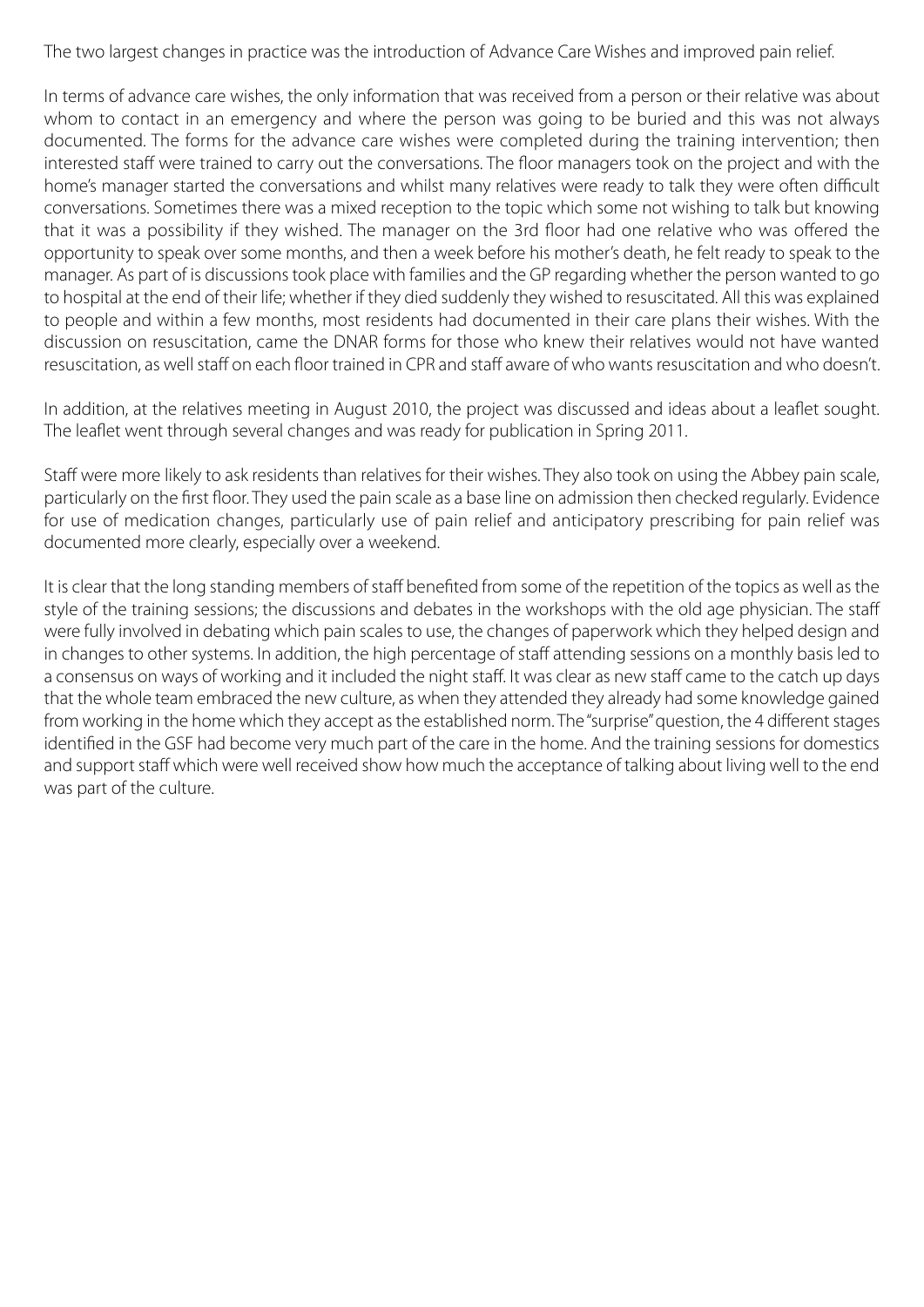## **CHAPTER 5: LEARNING FROM THE PROJECT**

#### **THE RESEARCH:**

Those working in the home were pleased that the researchers on the project (both Catherine and Elle), spent time getting to know the home, the staff and the residents and their families. Catherine had previous experience of working as a carer and understood shift patterns and how a home worked and how busy it can be. Both researchers supported the view that the home was not a laboratory for research, but a busy, complex environment with changing clientele. At first staff did not come forward to engage in the research, part of this was to do with the floor managers who were positive about the research but did not ensure that the time and space were made available because of the competing needs of the work. Catherine was very helpful by being incredibly flexible even to the point of coming in the middle of the night to carry the one to one meetings required to suit the staff on duty.

Once people started having the 1:1 meetings, word of mouth was that it wasn't scary, arduous or frightening, so more people agreed to participate. Catherine left the project at the end of the pre-interviews and Eleanor had to fit into the existing project and get to know the home, the way it worked and the staff very quickly. However, the after interviews were much easier because Elle only wanted to see people who had previously met with Catherine and it was easier to arrange interviews around their shift patterns and the home managers had become much more familiar with the needs of the researcher.

Whilst the home did not know what individuals had said, it became obvious from handovers and conversations that staff were starting to open up about death and dying from participating in the 1:1 pre intervention interviews.

Another part of the research was to look at the care plans and notes. It became apparent that very little was consistently documented about any end of life wishes other than burial arrangements which in the Jewish religion is very important to record as funerals take place very quickly after death. Synagogue membership means that funerals take place without separate arrangements taking place beyond informing the rabbi. This informed the intervention which spent much time looking at communication and Advanced Care Wishes.

#### **INTERVENTION:**

Planning the intervention was not straightforward as although the aims were clear, how much knowledge the staff had was not known. It was decided to show the film *Ex Memoria* as it had been filmed in a Jewish home and focused on a woman who had experienced the Holocaust in occupied Nazi Europe. The film confused staff because it was not on end of life per se and did not obviously jump into the topic of death. It provoked discussion, which was the point of the exercise. The manager saw the differences in staff's perception of the film from their own culture backgrounds and knowledge of Jewish history. It certainly met its aims for the participants of

- To learn how to observe from different points of view
- To find out staff's views and concerns.
- To encourage staff from different viewpoints to work together.

Staff were interested in attending and because it felt the start of something new. It was however, a struggle to get all participants to join in and debate issues and groups tended to be dominated by a few strong individuals. This lead us to plan the intervention as interactive, with staff working in small groups, using case studies as scenarios as the basis of learning. The case studies chosen were those that addressed the particular concerns of the staff.

This pre-intervention informed the programme for the 10 session intervention. It was important that all the staff had opportunities to attend as many sessions as possible so it was planned that there would be 4 sessions on each topic spread over a month in order to provide training on a day when each of the 4 staff team were working. Each session was for an 1 ½ hours, two between 2.30 and 4pm and two between 6.30 and 8pm. Over time, the daytime sessions were less well attended as day staff struggled to leave their floors and if they did attend, felt guilty leaving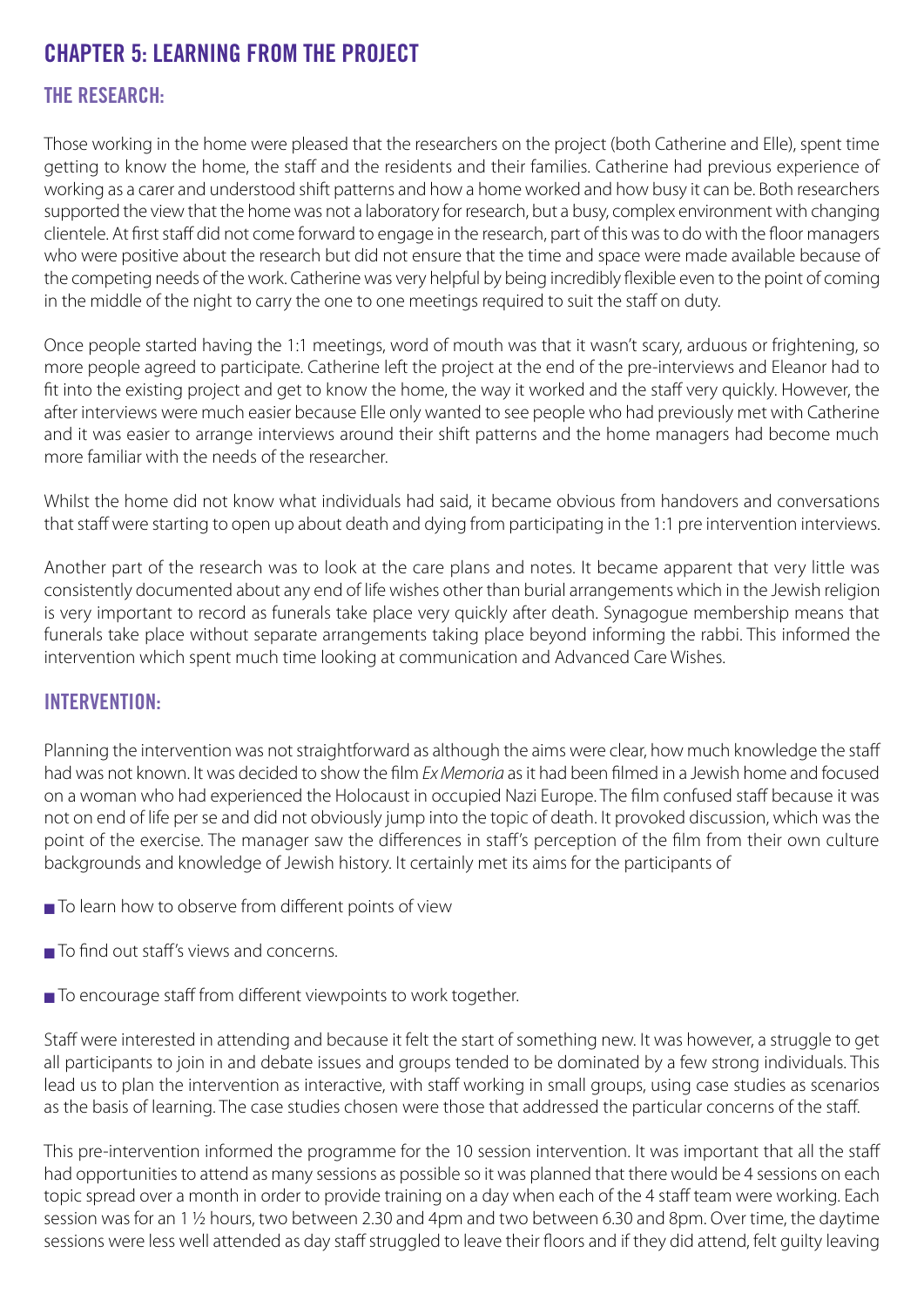their colleagues which affected their participation in the sessions. However the night staff came out in force before their shift and they felt valued by the training as they had never had such a intensive input into their training at a time that suited them. Nevertheless, they were not good at diarising when the sessions were, so it became apparent that the training needed to be on the second day of a shift so that they could be reminded of the training. When a reminder wasn't given, many failed to appear.

Whilst, the individual sessions were mainly positive, there were times that the trainers felt that the participants had still not taken away the really key points that were being discussed. Also, some staff felt that the case studies presented were very repetitive, although for others this gave them several opportunities to learn and consider changing their practice and reinforce the message.

By the end of the intervention, some day staff told us that they would have liked to have attended but found the timings awkward and would have preferred a whole day. Thus, after the 10 session intervention ended, we planned the full day sessions. There have been 4 whole day sessions since, attended by a mixture of newly recruited staff and those staff who either didn't attend or attended 4 or fewer of the sessions of the intervention. These whole day sessions were very well attended and received very positive feedback. We noticed that in these sessions that everyone was far in advance of the knowledge, skills and attitudes of staff that attended the beginning of the intervention and that was because even though they had not attended the original training, the culture was sufficiently embedded in the workplace to have become part of their practice.

It was realised by the end of the intervention, that there were other staff in the home who perhaps, not providing hands-on care, would still need to understand the principles of the changes of good end of life care and their role in delivering this. Thus a short session, for 1 ½ hours was held for administrative staff; domestics; and laundry staff.

Separate discussions were also held with the kitchen staff and other employees in the home.

#### **CULTURE:**

It is difficult to identify the exact moment when the culture changed, as this was a process that evolved over the time. It was helped by introducing the advanced wishes paperwork, DNAR and becoming involved in the GSF, particularly with its language.

Discussions became more common both within the staff team at LSCH and also involving GPs to reflect as well as prepare on end of life care. This has led staff to be more confident about managing acute episodes, which did not require hospitalisation and to deal with the deterioration of people for whom their planned place of death is LSCH. Prior to the intervention, nurses felt isolated in making decisions about hospital admissions and would err on the side of caution; whereas now they know they are part of a team. This is also enhanced by better communication with relatives as well as shared documentation.

Discussions with relatives remain challenging. Managers or senior nurses in their absence are responsible for "Difficult conversations" with families. Care Staff now have a greater understanding of end of life care but still prefer senior staff speak to the relatives in the first instance.

Introducing the GSF gave the staff a language to use when talking about planning end of life care. The A, B, C, D categories and the "surprise" question were seen as particularly useful. The links with the local hospice have also been strengthened through this process.

Changes within Jewish Care's social work team, have meant that there are closer links between the home and the palliative care support team, which has led to regular meetings where information is shared so that families and residents can be appropriately supported.

Despite the improvements generated by the intervention and teaching programme the only significant part of the culture that has changed has been the discussion about death. There is still a lot of work to be done particularly as the teaching intervention was stopped after a year.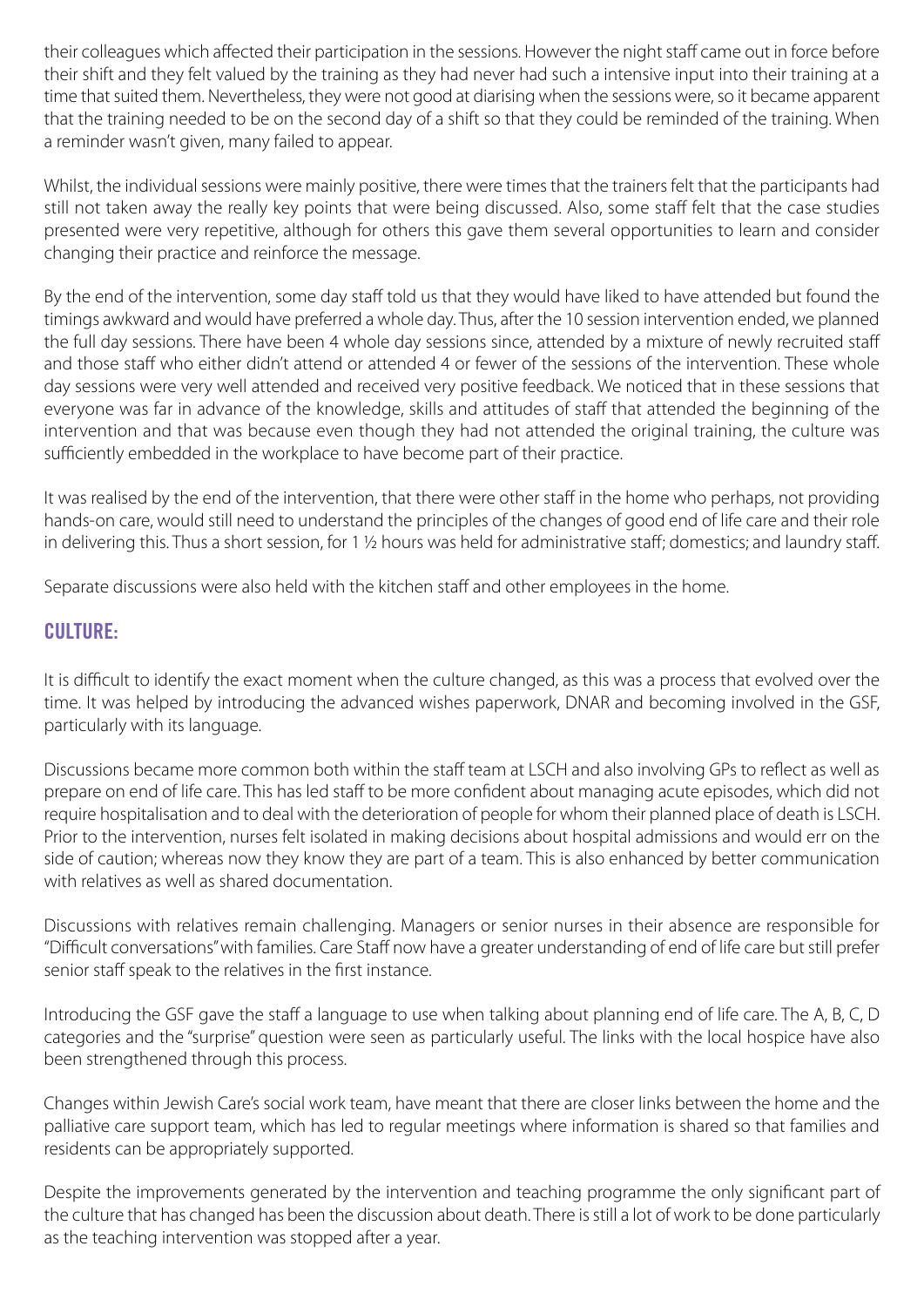#### **WHAT WE COULD HAVE DONE DIFFERENTLY**

- Day long sessions were popular with day staff,
- **■** The early evening short sessions worked well for night staff
- The short sessions worked in making sure the topic was on the agenda on a regular basis in the home.
- **■** The failure to employ a clinical nurse specialist post. A dream job description was created and it was found impossible to fill.
- **■** The managers were able to 'own' the intervention in a way not envisaged prior to the project.
- There were problems engaging with one floor, as there were several changes of managers,
- **■** It would have been preferable to have a dedicated nurse, on this floor, to lead through all these changes.
- **■** Better involvement with relatives at their meetings
- **■** Enhanced post death reflective sessions
- **■** To nurture and to train staff in communication and listening skills
- **■** More involvement of GPs
- Better sharing of Jewish Care policies with visiting GPs.

#### **WHAT WORKED?**

- **■** A manager was at almost every session showing commitment to the intervention, its message and ensuring consistency
- Training almost all the staff meant that the whole home was committed to change
- Case studies and small groups enabled staff to be open to new ideas and gave those with less confidence the opportunity to talk
- **■** Unit managers and their reflective sessions on the floor
- **■** The introduction of new paperwork and the discussions that took place in their development
- Pain scales to support staff working with people with dementia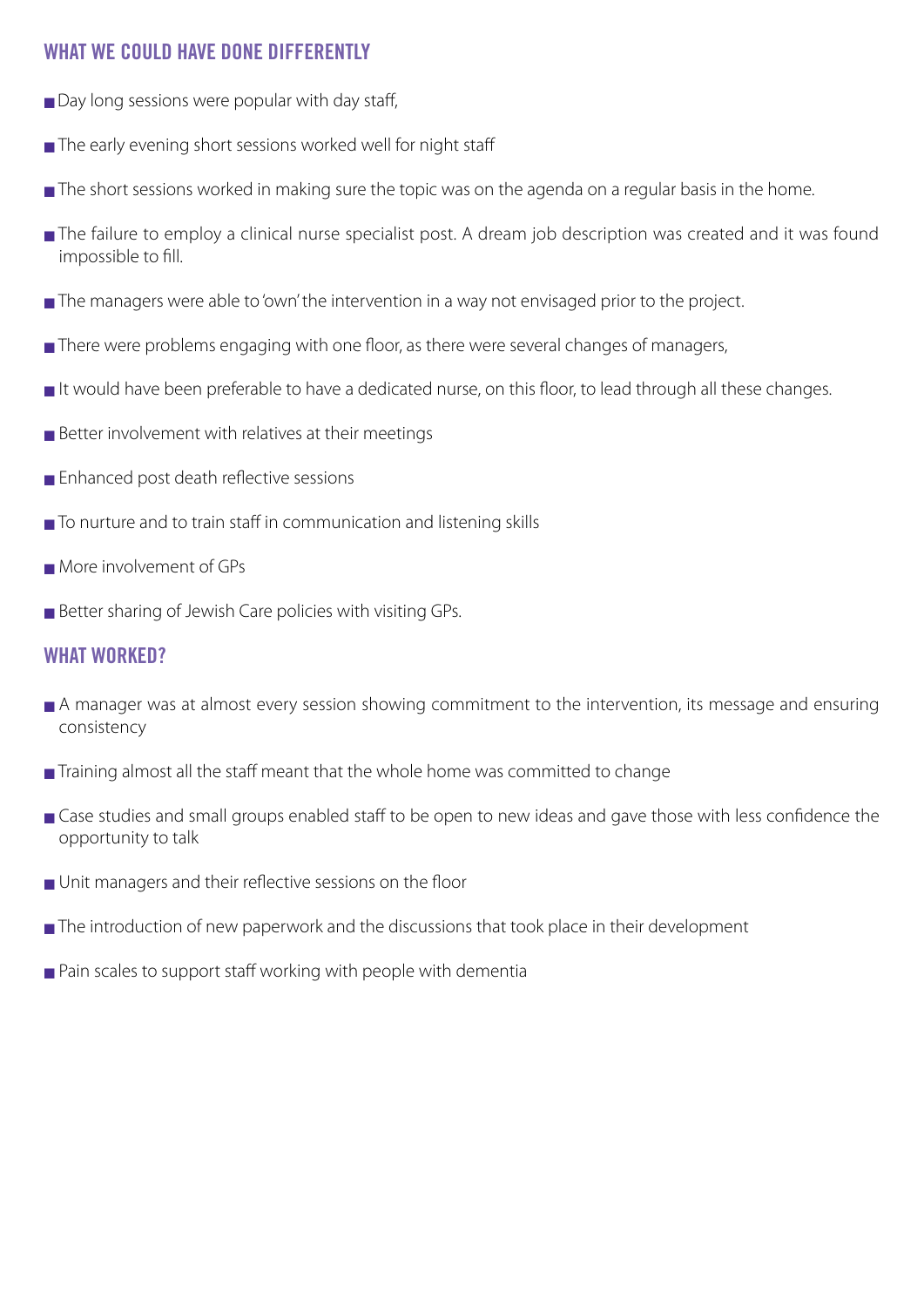## **APPENDIX 1:**

The programme was designed to help staff understand the following themes:

- **■** dementia as a terminal condition
- **■** end of life in advanced dementia
- respect for the individual and their family using relationship centred care
- **■** dignity and humanity
- **■** No secrets
- **■** the skills and competencies and communication required.
- **■** physical and medical issues around end of life
- **■** The effect of different interventions at the end of life
- **■** the principles of palliative care and pain management, particularly using pain scales.
- **■** the rights and needs of older people and their families at this time
- Advanced care planning and advanced wishes
- **■** The Jewish perspective of end of life, death and dying
- **■** their own personal attitudes to death and dying and end of life care
- How to use the forms enabling the staff to work with families and residents, where possible, to document their advanced wishes
- Documentation of cardio-pulmonary resuscitation status
- **■** The use of the Gold Standard Framework offering a systematic approach to providing dignified care at the end of life.
- Maslow's hierarchy of needs
- some of the behavioural and psychological aspects of dementia
- **■** The principles of comfort care especially during the last few days and hours of life.
- **■** Nutrition and malnutrition in end of life
- Bowel and bladder care at the end of life
- Pressure sore prevention
- **■** Mouth care
- **■** the issues around swallowing and aspiration at the end of life in advanced dementia
- **■** the relevance of the Mental Capacity Act when planning end of life care.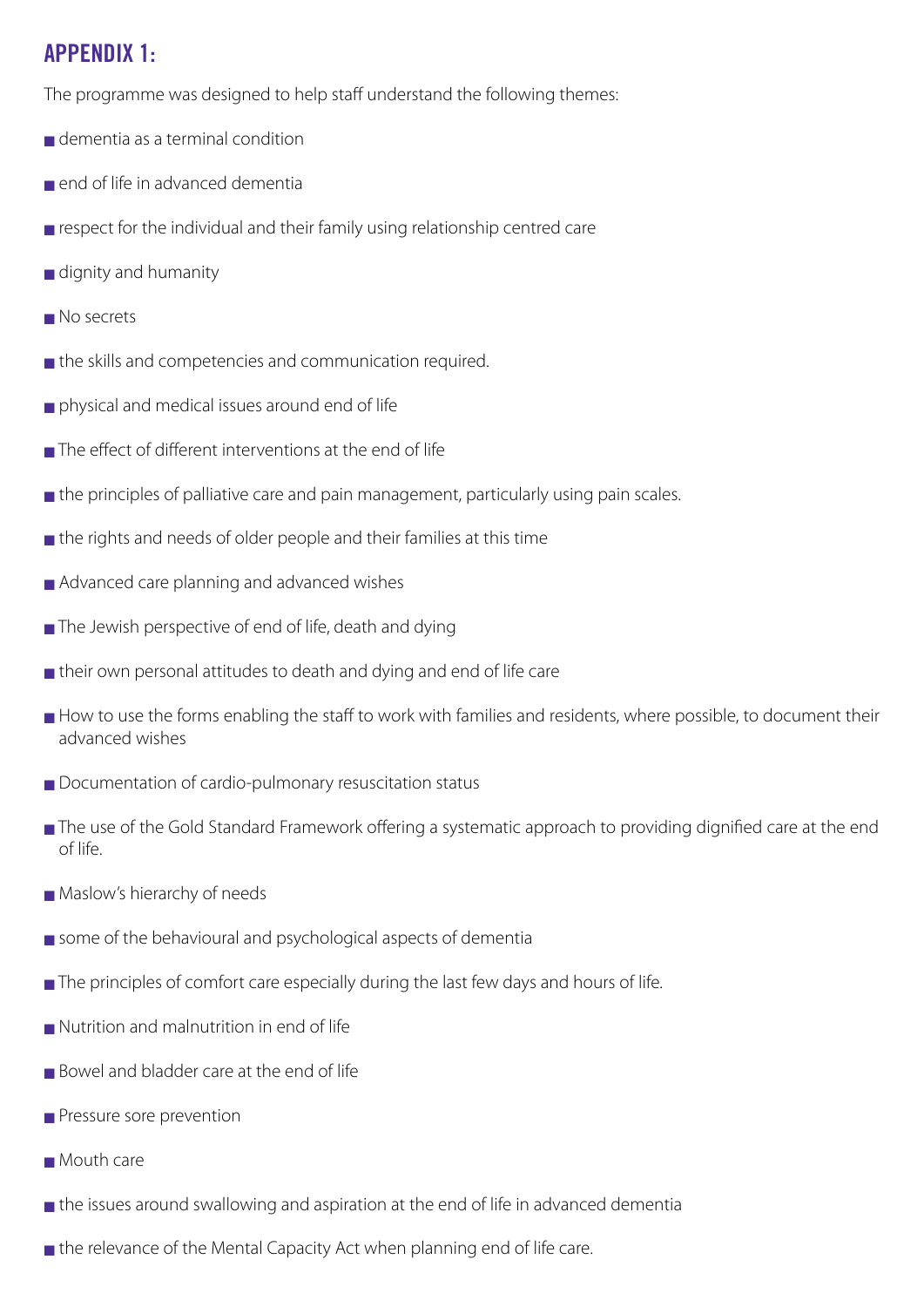- **■** To help people be less worried about the dying process.
- **■** To have a better understanding of loss and bereavement.
- To understand Advanced wishes, Advanced planning and the difference from care planning.The goals and objectives of the course were to encourage participants:
- **■** To feel involved,
- To reflect on their own interaction with residents and relatives
- To develop their listening skills
- To challenge their own practice.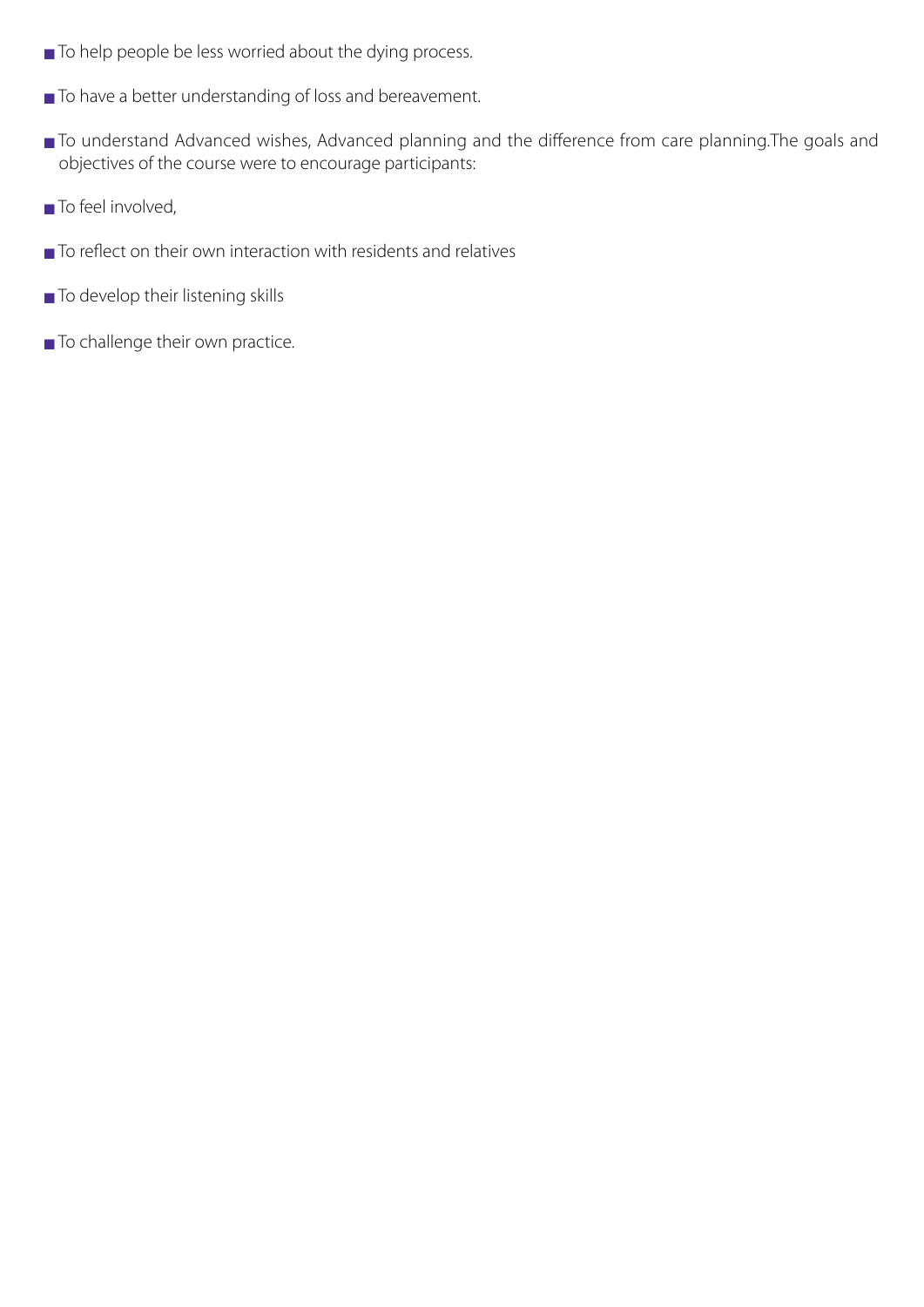#### **FIGURE 1. FLOWCHART SHOWING SELECTION OF RESIDENT RECORDS FOR ANALYSIS**

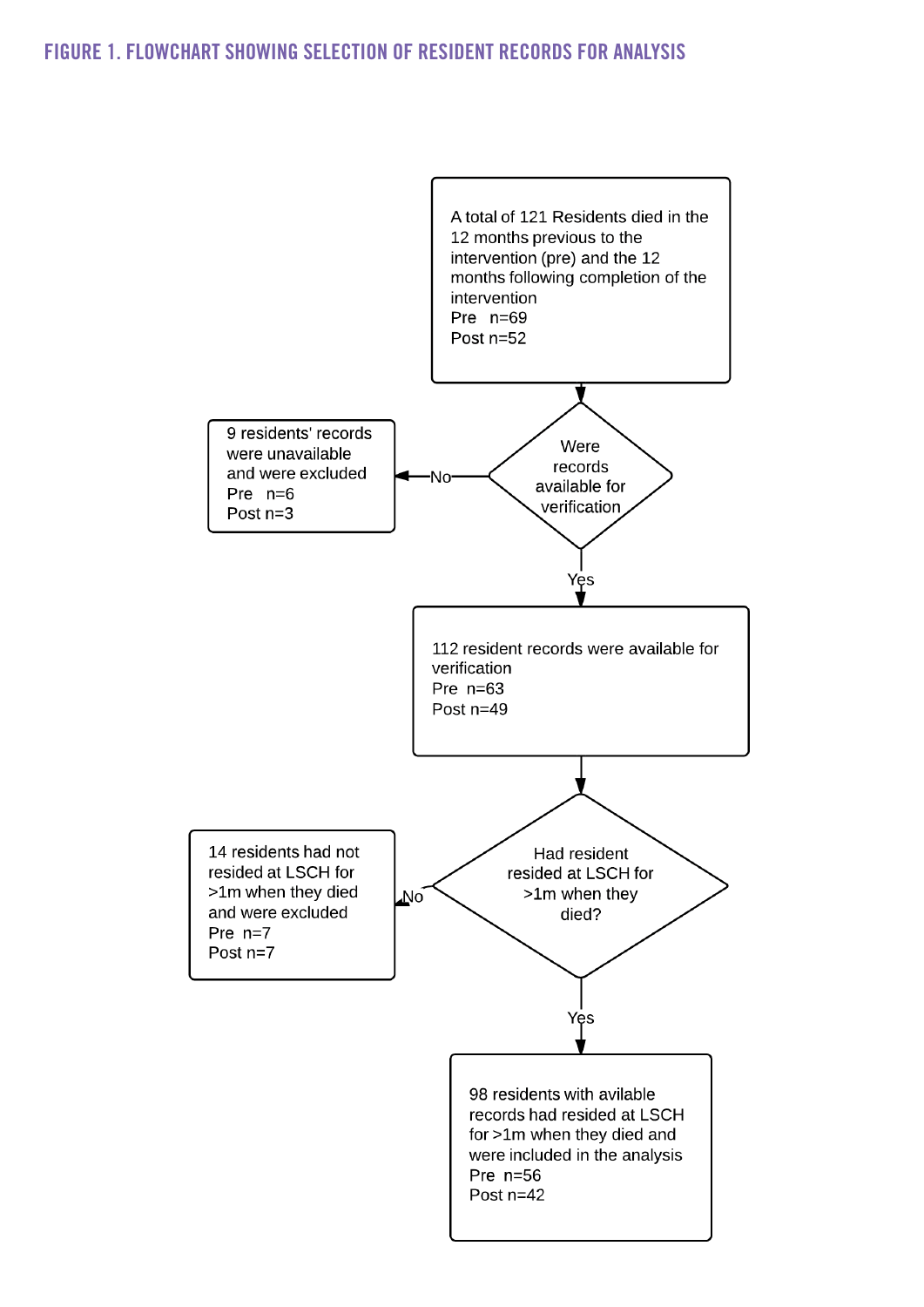## **TABLE 1. DEMOGRAPHIC INFORMATION OF RESIDENTS PASSING AWAY AT CARE HOME BEFORE AND AFTER INTERVENTION**

| Characteristics                  | Died Pre-intervention<br>$(n=56)$ | Died Post intervention<br>$(n=42)$ | Data missing (n) |
|----------------------------------|-----------------------------------|------------------------------------|------------------|
| Mean age at death<br>(sd, range) | 85.5 (7.9, 63-104)                | 88.1 (7.1, 73-102)                 |                  |
| Female n (%)                     | 61(34)                            | 25(60)                             |                  |
| Dementia diagnosis n (%)         | 30(53)                            | 29(69)                             | 7(7.1)           |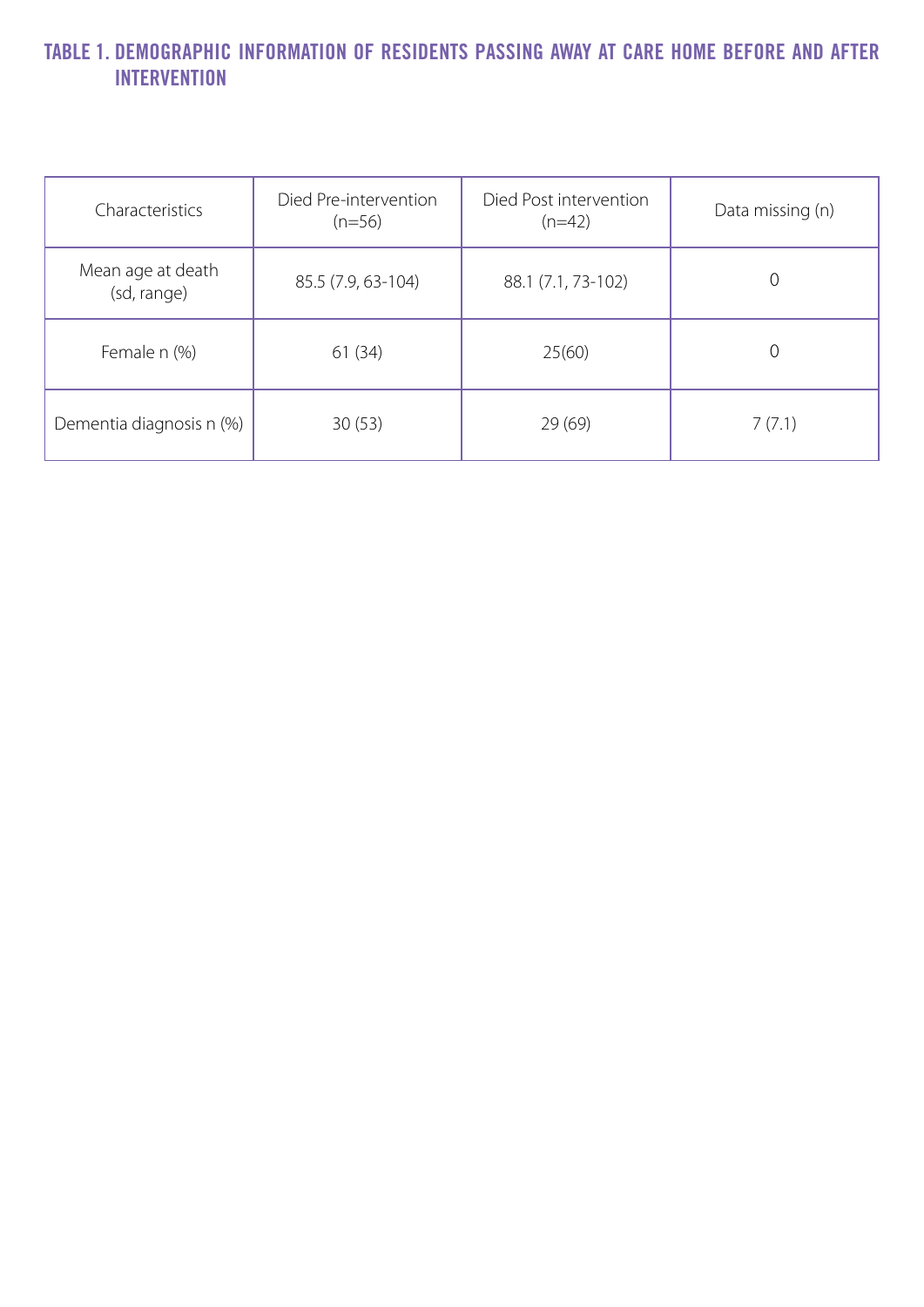#### **TABLE 2. OUTCOMES AT TIME OF DEATH FOR RESIDENTS WITH KNOWN OR SUSPECTED DEMENTIA RESIDENT IN THE CARE HOME BEFORE AND AFTER INTERVENTION**

| Measure                                                                                         | Pre-intervention | Post intervention | $x^2$ (df) | p          |
|-------------------------------------------------------------------------------------------------|------------------|-------------------|------------|------------|
| Number and % of<br>residents with<br>dementia dying in<br>care home (vs<br>hospital)            | 14/30;47%        | 22/29; 76%        | 5.3(1)     | $0.02*$    |
| Residents with a Do<br>Not Resuscitate order<br>(DNR) in place                                  | 13% (4/28)       | 73% (16/22)       | 17.4(1)    | $< 0.001*$ |
| Residents with<br>advanced wishes<br>other than DNR in<br>place                                 | 11/28;39%        | 15/23; 65%        | 3.4(1)     | 0.06       |
| Residents whose DNR<br>or hospitalisation was<br>in line with their<br>advanced wishes          | 5/7; 71%         | 13/13; 100%       | 4.1(1)     | $0.04*$    |
| Days spent in hospital<br>in 3m prior to<br>decease (median;<br>range; inter-quartile<br>range) | $4(0-34;15.75)$  | $1.25(0-68; 9.5)$ |            |            |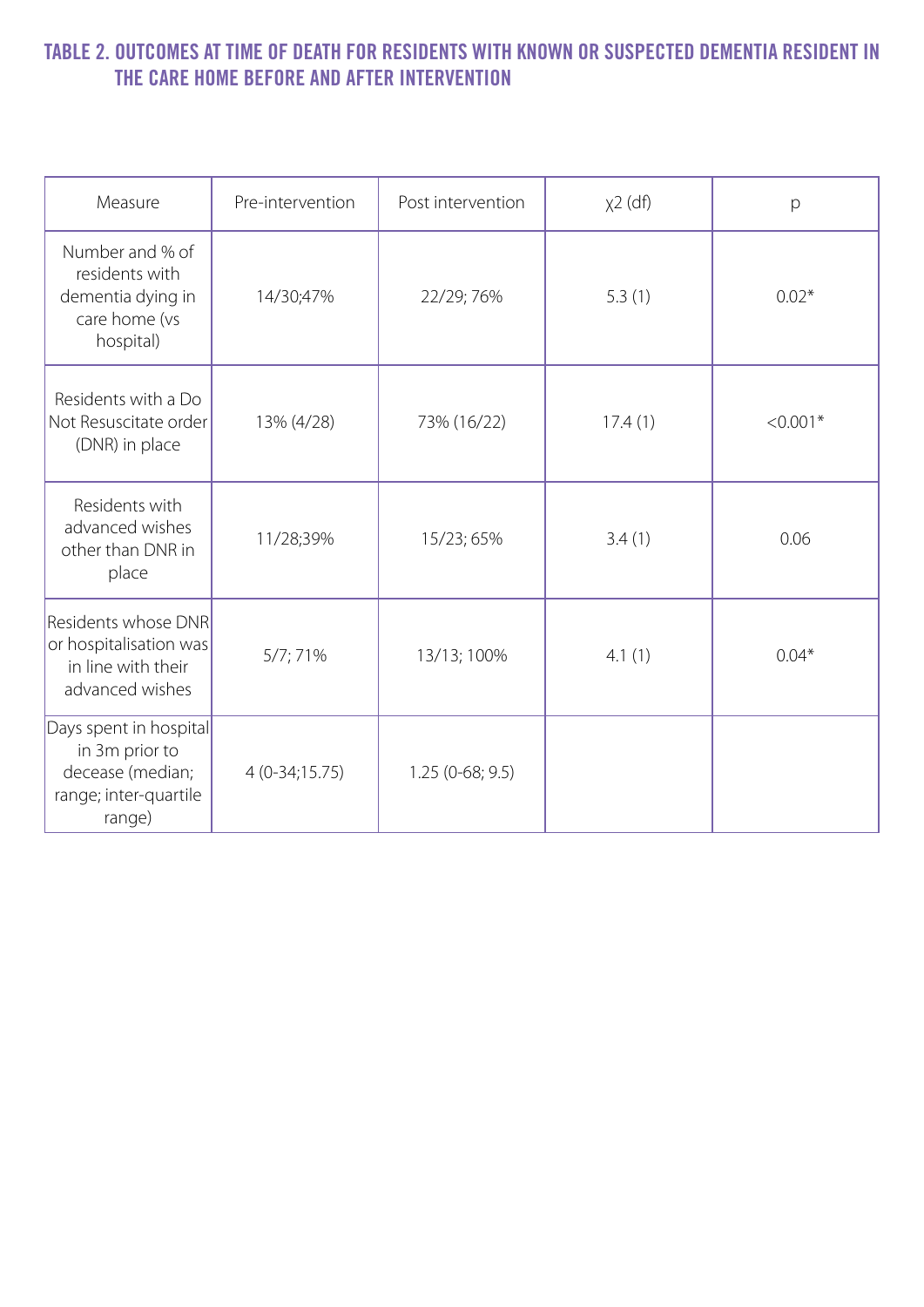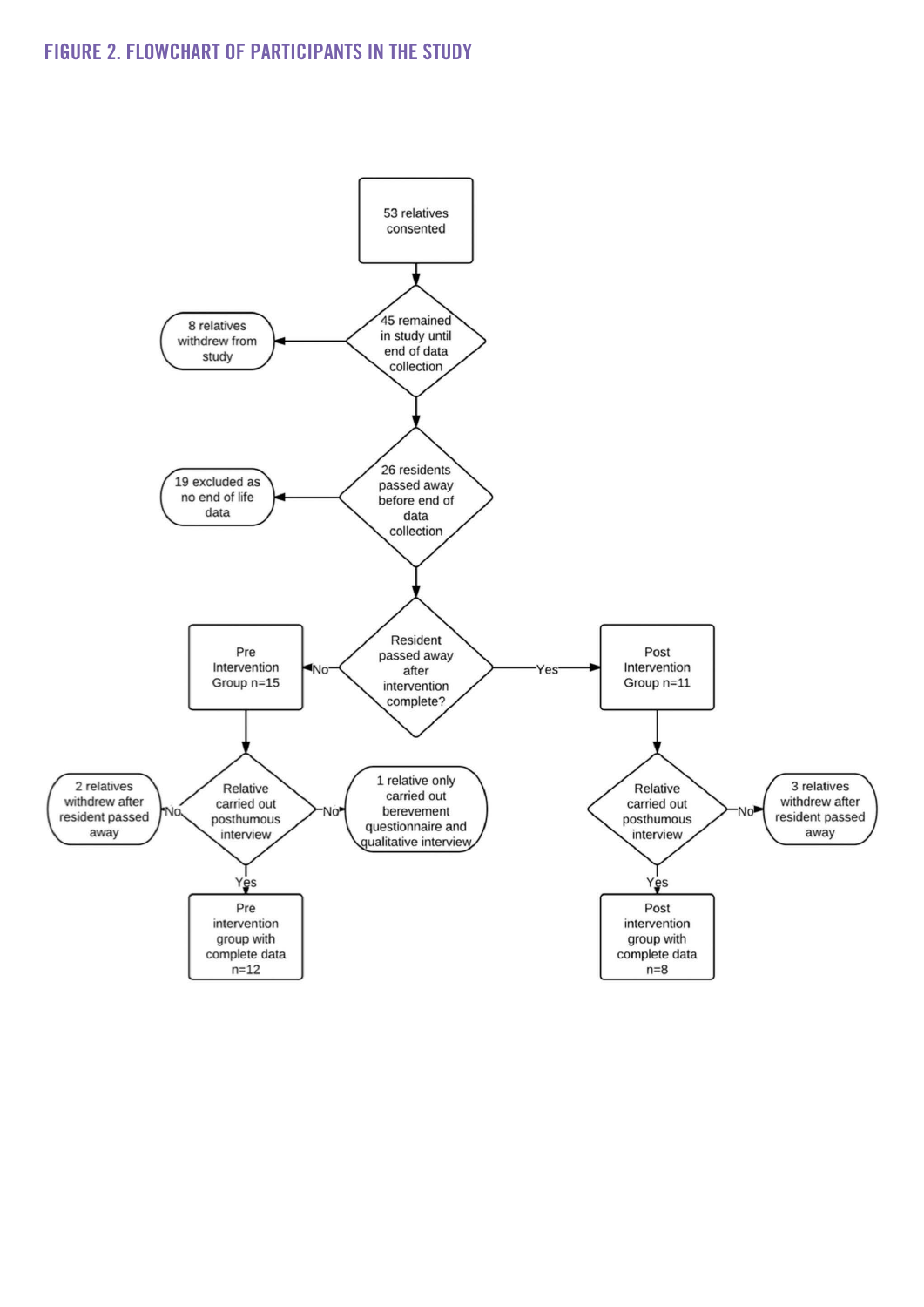## **TABLE 3. THE DEMOGRAPHICS OF RESIDENTS WHOSE RELATIVES WERE INTERVIEWED AFTER THE RESIDENTS DEATH)**

| Characteristics                          |                     | Died Pre-intervention N=12 Died Post interventionN =8 | Data missing (n) |
|------------------------------------------|---------------------|-------------------------------------------------------|------------------|
| Mean age (sd, range)                     | 87.7 (12.3, 60-100) | 87.6 (5.6, 81-95)                                     |                  |
| Female n (%)                             | 9(75)               | 3(38)                                                 |                  |
| MMSE score (sd, range)                   | $5.3(6.7, 0-28)$    | $7.8(9.7, 0-22)$                                      |                  |
| Education beyond school<br>n(%)          | (8)                 | 0(0)                                                  | 3                |
| Marital Status at<br>recruitment $n$ (%) |                     |                                                       |                  |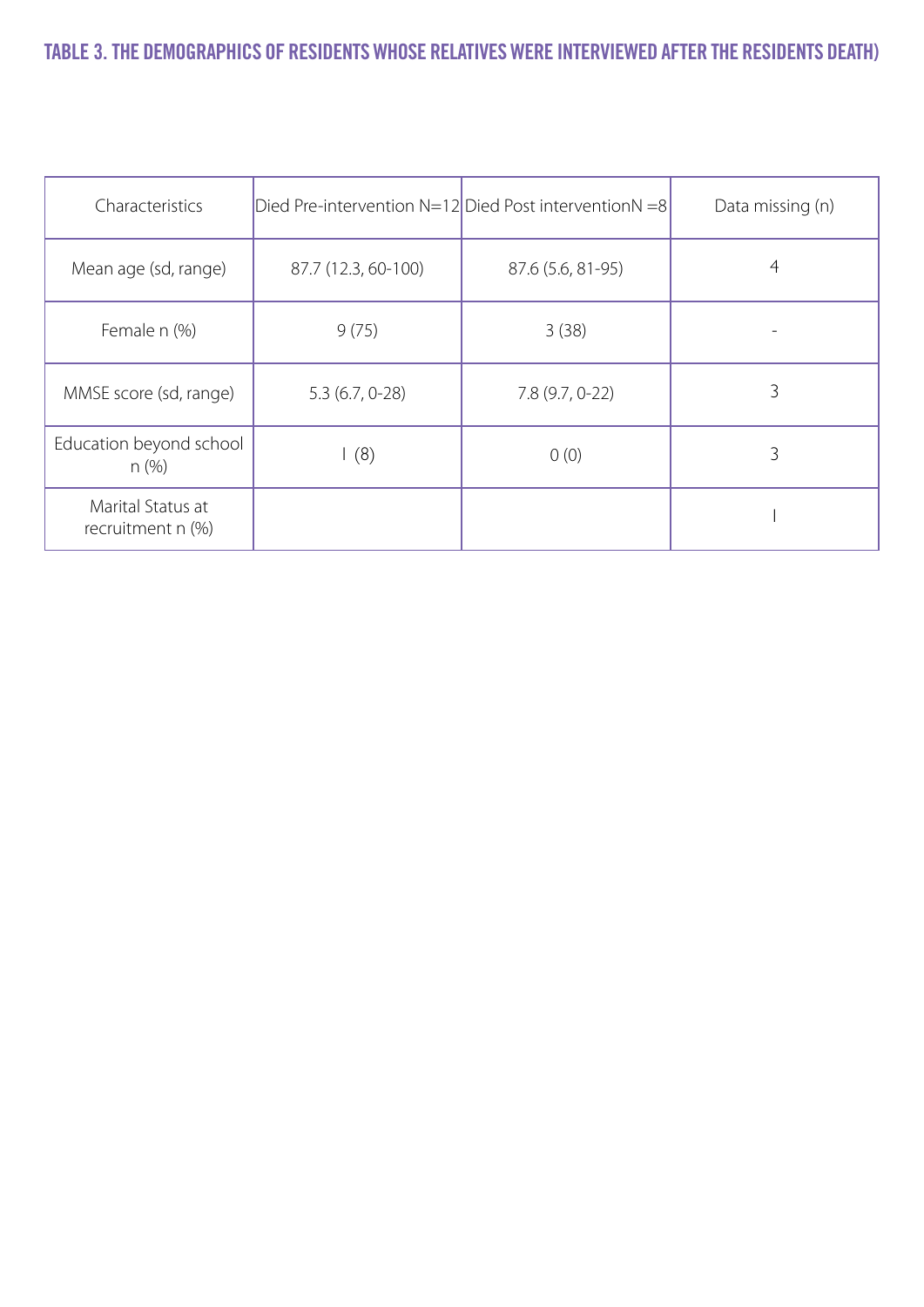## **TABLE 4. DEMOGRAPHICS OF RELATIVES INTERVIEWED AFTER DEATH (N=20)**

| Characteristics                     | Pre-intervention $(n=12)$                                            | Post intervention $(n=8)$                                                 |
|-------------------------------------|----------------------------------------------------------------------|---------------------------------------------------------------------------|
| Mean age (sd, range)                | 55.9 (11.7, 33-68)                                                   | 62.9 (19.8, 22-85)                                                        |
| Female n (%)                        | 8(67)                                                                | 4(50)                                                                     |
| Education beyond school n (%)       | 8(67)                                                                | 3(38)                                                                     |
| Marital Status pre- bereavement (%) | Single 2 (17)<br>Married 8 (67)<br>Divorced 2 (17)                   | Single 2 (25)<br>Married 6 (75)<br>Divorced 0 (0)                         |
| Relationship to resident            | Child 7 (64)<br>Spouse   (8)<br>In-law child $2(17)$<br>Other 2 (17) | Child 4 (36)<br>Spouse 3 (38)<br>In-law child 0 (0)<br>Other $\vert$ (13) |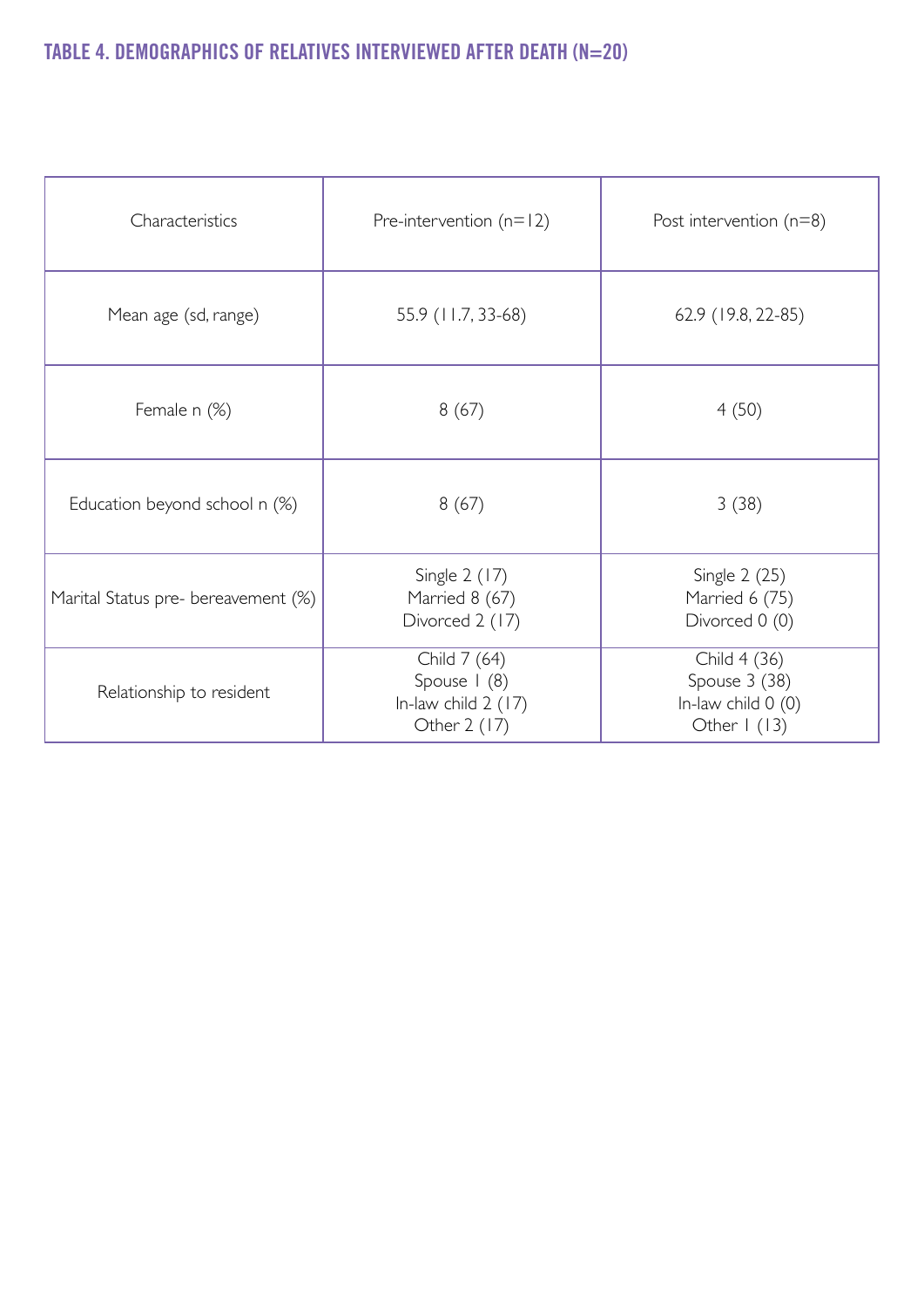#### **TABLE 5. QOL-AD PROXY FOR LAST DAY'S OF RESIDENT'S LIFE AND RELATIVE'S GENERAL HEALTH QUESTIONNAIRE SCORES IN PRE AND POST INTERVENTION GROUPS AT AFTER DEATH INTERVIEWS**

|                          | Group | $\mathbb N$ | Median          | Inter Quartile<br>Range | Mann Whitney | p value |
|--------------------------|-------|-------------|-----------------|-------------------------|--------------|---------|
| QoLAD proxy              | pre   | 12          | 18              | 7.3                     |              |         |
| last days of life        | post  | 8           | 21              | 4.5                     | $U(20)=27$   | 0.102   |
| GHQ-28 relative          | pre   | 12          | 3.5             | 15                      |              |         |
| after death<br>interview | post  | 8           | $\overline{.5}$ | 2.5                     | $U(20)=40.5$ | 0.579   |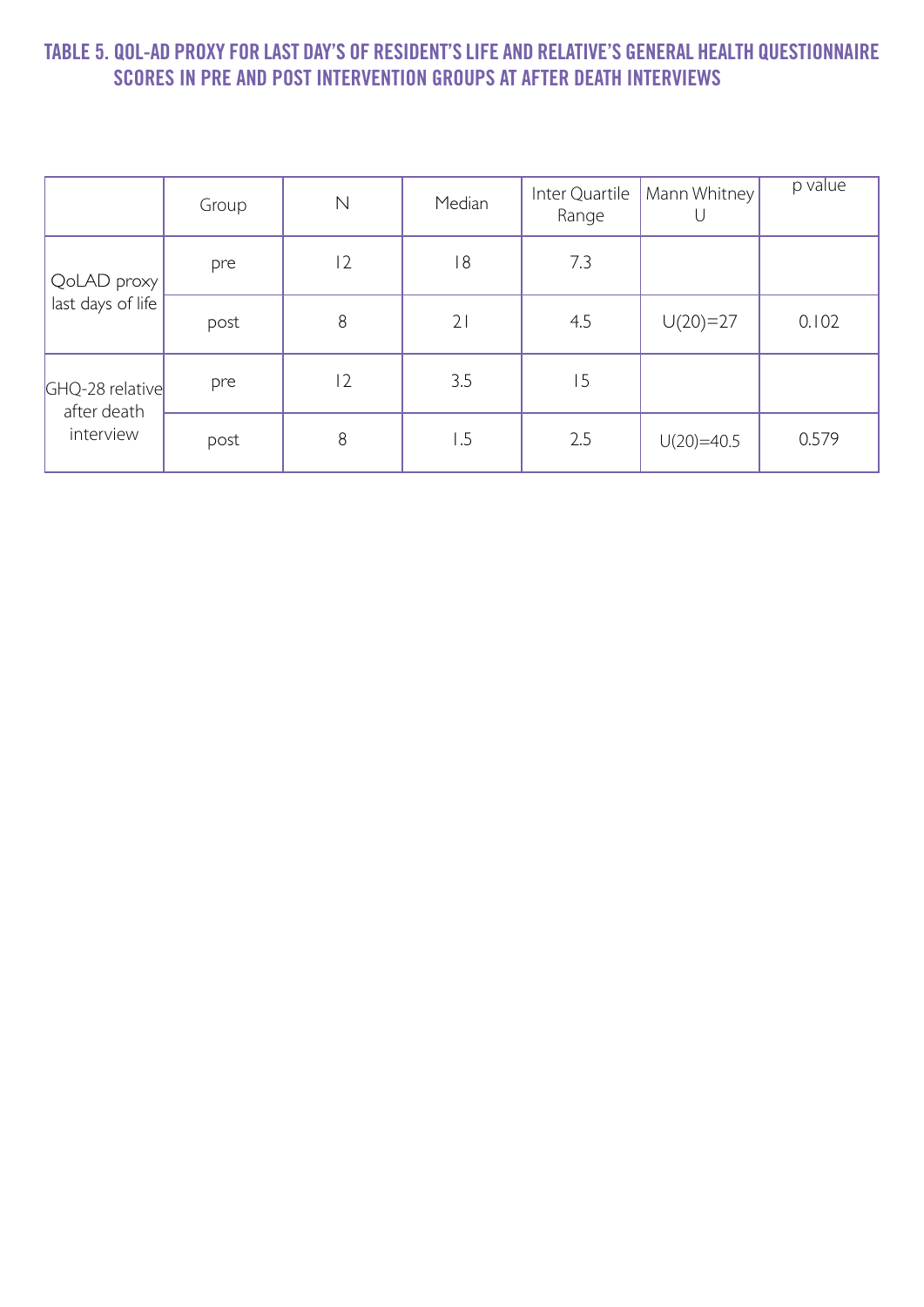## **TABLE 6. AFTER DEATH BEREAVEMENT QUESTIONNAIRE COMPARISON OF PRE AND POST INTERVENTION ANSWERS**

| Question                                                         | <b>Number</b><br>Pre/post<br>intervention | Yes%           | No%       | $\sqrt{2}$     | $\mathsf{P}$ |
|------------------------------------------------------------------|-------------------------------------------|----------------|-----------|----------------|--------------|
| <b>Care Decision Made</b><br>With Enough Family<br>Input?        | $13$ -Jul                                 | 69/100         | 31/0      | 2.7            | 0.1          |
| <b>Information About</b><br>What to Expect at EoL<br>Given?      | 13-Aug                                    | 23/38          | 77/82     | 0.51           | 0.48         |
| Right Amount Pain<br>medication?                                 | $06$ -Jun                                 | 83/83          | 17/17     | $\overline{O}$ |              |
| Know Enough About<br>Medical History?                            | $13$ -Jul                                 | 92/86          | Aug-14    | 0.22           | 0.64         |
| <b>Enough Help Available</b><br>for Personal Care<br>Needs?      | 13-Aug                                    | 85/75          | 15/25     | 0.3            | 0.59         |
|                                                                  | Number                                    | % Always       | % Usually | Chi squared    | P            |
| How Often Personal<br>Care Optimal?                              | 12-Aug                                    | 66/50          | 17/50     | 3.3            | 0.19         |
| How Often Resident<br>Treated with Respect?                      | 12-Aug                                    | 75/75          | 25/25     | $\overline{0}$ |              |
| How Often Resident<br>Treated with Kindness?                     | 12-Aug                                    | 75/75          | 25/25     | $\overline{O}$ |              |
|                                                                  | $\mathbb N$                               | Score $(1-10)$ | <b>SD</b> | statistic      | p value      |
| How Well Did Staff<br>Communicate?                               | 13-Aug                                    | 6.7/7.1        | 3.1/2     |                |              |
| How Well did medical<br>care respect resident's<br>wishes?       | 12-Aug                                    | 7.8/7.8        | 2.8/1.6   |                |              |
| - Acceptability of<br>symptom control?                           | 11/8                                      | 7.4/8          | 3.3/2     |                |              |
| How Well Did Staff<br>ensure resident died<br>With Dignity?      | 13-Aug                                    | 8.5/9          | 2.1/0.75  |                |              |
| How Well Was<br><b>Emotional Support</b><br>Provided For Family? | $13$ -Jul                                 | 6.2/7.3        | 2.8/3.1   |                |              |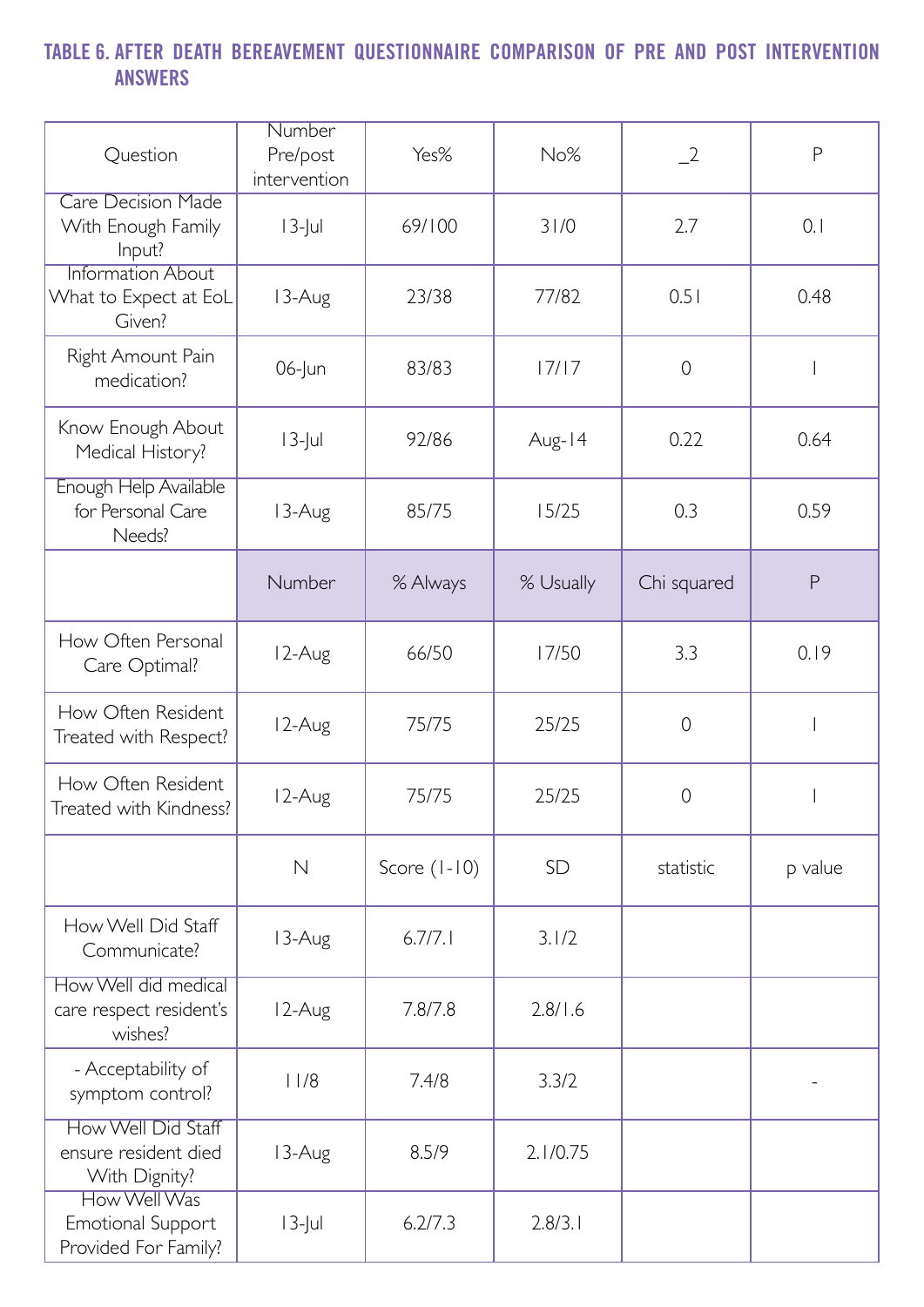## **TABLE 7 CODES WHICH ONLY OCCUR IN INTERVIEWS BEFORE THE INTERVENTION TOOK PLACE**

| Code name                                                                                   | Example Quote                                                                                                                                                                                                                                                                                                                                                                               | Number of times coded | Interpretation of code                           |
|---------------------------------------------------------------------------------------------|---------------------------------------------------------------------------------------------------------------------------------------------------------------------------------------------------------------------------------------------------------------------------------------------------------------------------------------------------------------------------------------------|-----------------------|--------------------------------------------------|
| Lack of<br>coordination<br>Life Care                                                        | "035: so they were very good, but then,<br>as the evening wore on she passed away<br>around 8 o'clock, which must have been<br>just at shift change, cos they all left,<br>around End of  atsort of around, quarter to8we were <br>just sat in there on our ownandwe<br>didn't know really what to do at that<br>point"                                                                     | 4                     | Staff did not know how<br>to cope at end of life |
| Relatives feel<br>staff panic or<br>are not<br>prepared<br>around EoL                       | "011: And another incident of a<br>carersorry, my mother was dying, but<br>she thought she was going to go like<br>very imminently: and it was sort of a bit<br>of a panic: and in fact then the nurse<br>came in and said no that's not the case<br>they don't think, you know, just things that<br>shouldn't have happened. She was saying<br>things to me that she shouldn't have said." | 4                     | Staff did not know how<br>to cope at end of life |
| Relatives are<br>not offered any<br>further support<br>from the<br>home/outside<br>agencies | "035: Well there wasn't any really<br>fromfrom within the care home I don't<br>think there was any  no. I'm not even<br>sure I guess they were aware, butbut<br>they never actually said anything, so<br>there was nothing coming from them"                                                                                                                                                | 2                     | Not enough support<br>from home                  |
| Some staff<br>viewed<br>negatively by<br>relatives                                          | '039: They were very, very caring and very<br>helpful, except for perhaps the onethe<br>one nurse that sent her into the hospital,,<br>I don't know if it was her poor use of<br>English or her manner, I just didn't get on<br>with her particularly well "                                                                                                                                | $\vert \vert$         | Staff / relative<br>communication issues         |
| Staff<br>communication<br>re EoL<br>inadequate                                              | 002: [my] sister went to [staff nurse] and<br>saidyou know'what can we do?'. And<br>she sort of shrugged her shoulders<br>'there's nothing to be done'.: But that's<br>notwe weren't satisfied with that                                                                                                                                                                                    | 8                     | Staff did not know how<br>to cope at end of life |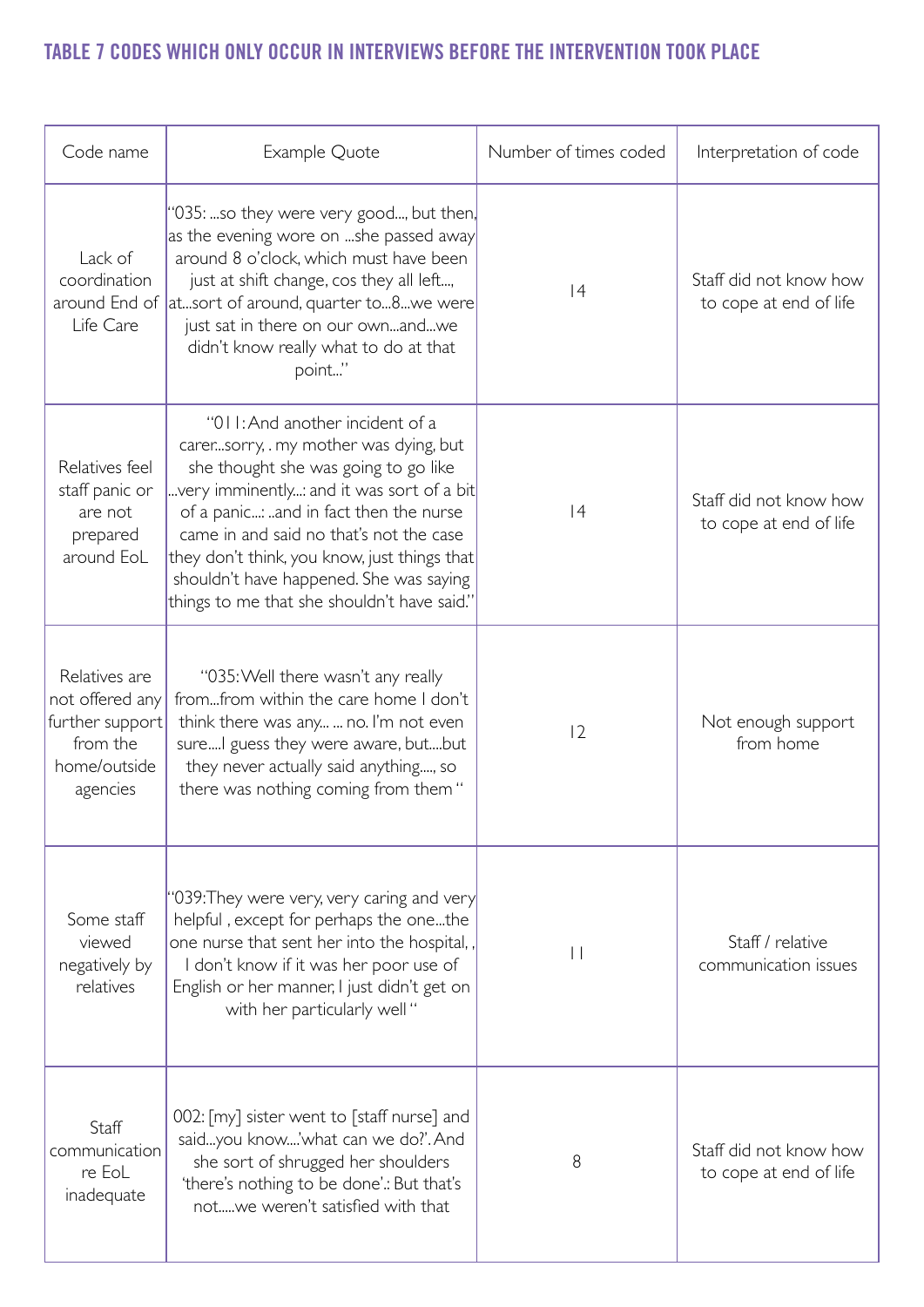| Relatives find<br>language around<br>dying difficult                                                   | 024: We'd get him to a point where he is<br>comfortable and then get him back to the<br>home where he can just sort of  [short<br>pause]do whatever                                                 | 7 | Relatives not coping with<br>end of life |
|--------------------------------------------------------------------------------------------------------|-----------------------------------------------------------------------------------------------------------------------------------------------------------------------------------------------------|---|------------------------------------------|
| Doubt from<br>relatives as to<br>whether staff<br>are expecting<br>residents death                     | 024 Erm. I think it was very difficult to<br>understand whether the home<br>knewhow bad things were                                                                                                 | 6 | Staff not coping with<br>end of life     |
| No<br>conversation or<br>communication<br>around religious<br>wishes and/or<br>procedures at<br>EoL    | "001: No no-one, no not in the past<br>week, no [talk about the Jewish way of<br>doing things when someone had passed<br>away]"                                                                     | 4 | Staff not coping with<br>end of life     |
| Relatives find<br>support in the<br>structure of<br>Jewish religion<br>around End of<br>Life a support | "026:you know the cultural structure<br>that surrounds the whole process:<br>Itholds you: You know quite tightly so<br>you're going through that grieving process,<br>but almost with a safety net" | 4 | Using other means<br>of support          |
| Relatives<br>advance wishes<br>not being<br>adhered to                                                 | "039: I had made it clear that I wanted<br>her to stay here. [in the home] Because I<br>had had the same problem previously<br>So I was very clear,but she just<br>panicked"                        | 3 | Staff not coping with<br>end of life     |
| Family did not<br>feel supported<br>in End of Life<br>decision making                                  | 024. probably would have appreciated a<br>little more guidance from them. Seeing as<br>they're there 24 hours a day and we<br>couldn't be So there wasn't a huge<br>amount of support I would say.  | 3 | Not enough support<br>from home          |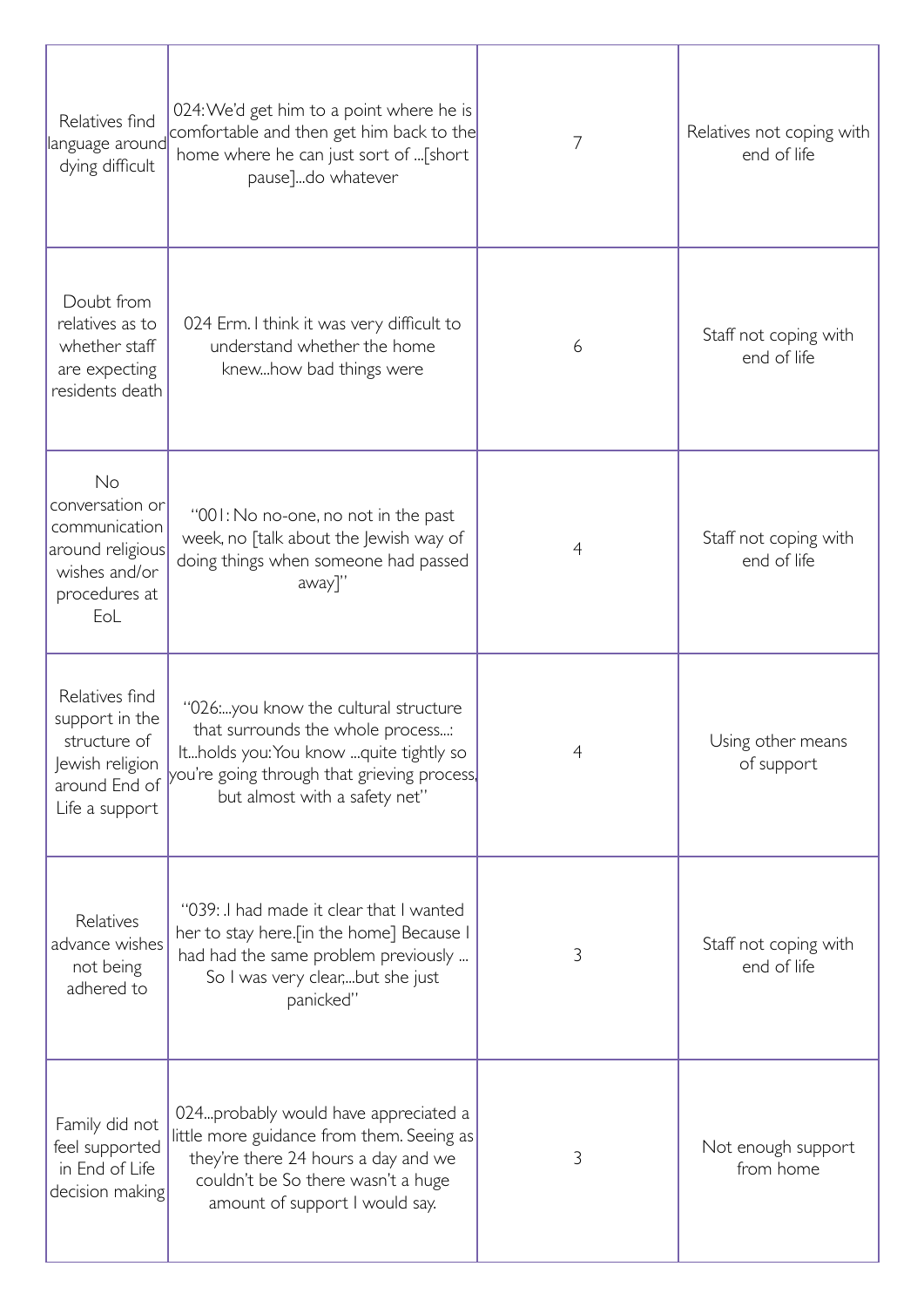## **TABLE 8 CODES WHICH ONLY OCCUR IN INTERVIEWS BEFORE THE INTERVENTION TOOK PLACE**

|                | Code                                                                                | Example Quote                                                                                                                                                                                                                               | no of times coded | Overall interpretation<br>of code               |
|----------------|-------------------------------------------------------------------------------------|---------------------------------------------------------------------------------------------------------------------------------------------------------------------------------------------------------------------------------------------|-------------------|-------------------------------------------------|
|                | Relatives pleased with the<br>care given by staff                                   | 36: We-no I think he was<br>well you know he was<br>treated like all the others.<br>With compassion and care<br>and love: And-and a joke.                                                                                                   | 12                | Good care at EoL                                |
| $\overline{2}$ | Relatives aware of issues<br>surrounding symptom<br>control                         | Po 45 -I would've liked<br>something b-more to be<br>done about it but seeing<br>as though it was<br>mentioned so many times<br>one -assumes that they-<br>they-they're couldn't do<br>anything more for her-:<br>without knocking her out. | 9                 | Relative good<br>understanding of EoL<br>issues |
| 3              | Relatives felt supported in<br>EoL Decision making                                  | "PO52 so we were in a<br>realistic, understood what<br>was happening, what was<br>going to happen and the<br>options so there was<br>such support that and<br>they werethey<br>approached it in a quite<br>caring manner"                   | 7                 | Relatives supported                             |
| $\overline{4}$ | Limitations of being<br>prepared by age alone -<br>not a good predictor of<br>death | 034: So at any time I<br>might have a phone<br>calland I've always known<br>there is going to be a<br>phone call for the last fifty<br>years  l've been her next<br>of kin  and looking out<br>for her all that time.                       | 3                 | Relative good<br>understanding of EoL<br>issues |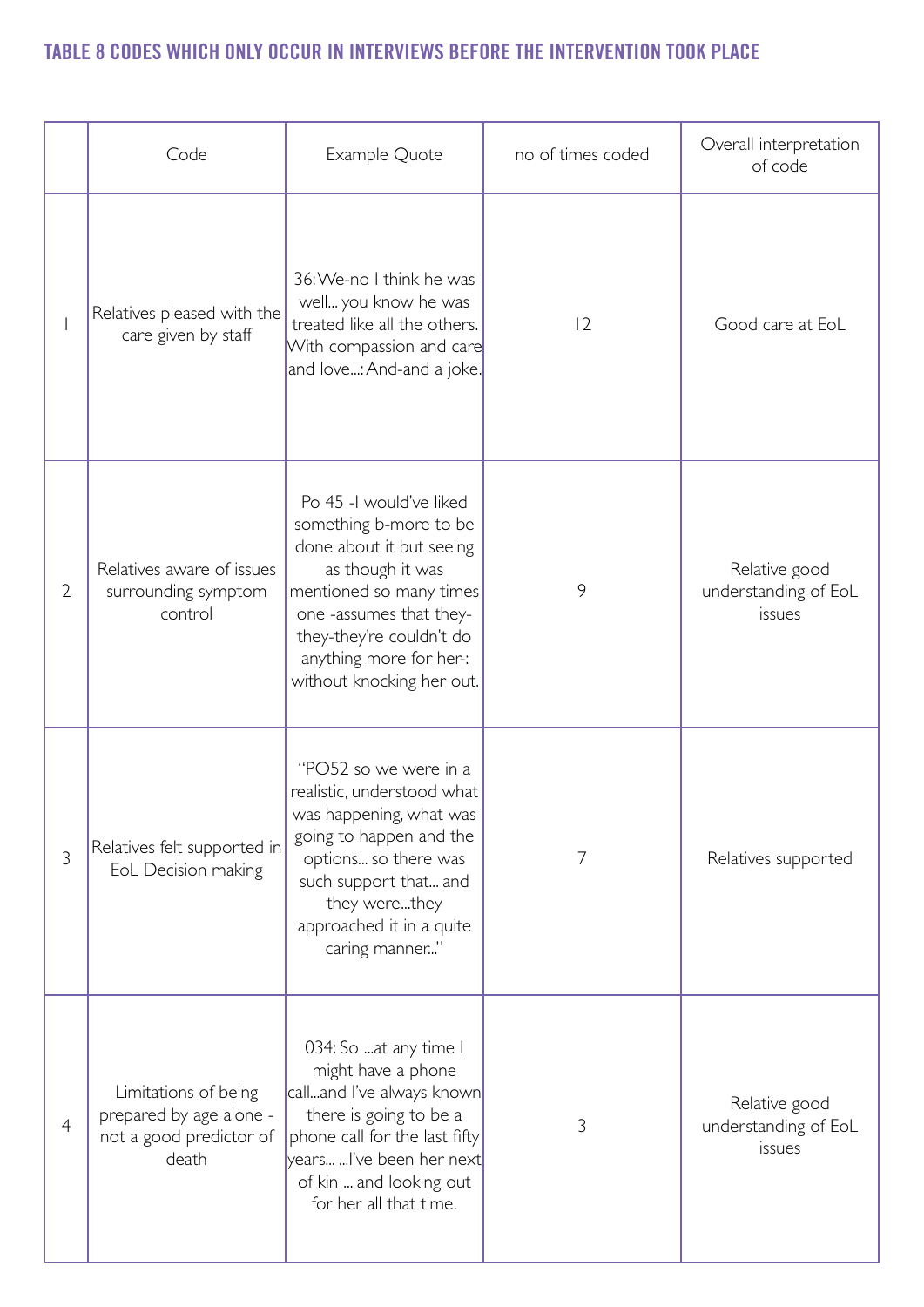| 5 | Communication about<br>death circumstances vague                      | 034: Soyeahright. Now I<br>don't know because I<br>didn't go into a thorough<br>investigation into if my<br>mother was in the lounge<br>in the morning or whether<br>it was when she first got<br>up or whether it was at<br>the breakfast table. But<br>she must have come over<br>very poorly.                                                                                                                        | 3 | End of Life circumstances<br>not well communicated |
|---|-----------------------------------------------------------------------|-------------------------------------------------------------------------------------------------------------------------------------------------------------------------------------------------------------------------------------------------------------------------------------------------------------------------------------------------------------------------------------------------------------------------|---|----------------------------------------------------|
| 6 | Indirect communication<br>by Dr                                       | So she [Dr] rang me up<br>and said that my mother<br>was illthat her oxygen<br>wasn't goodher<br>levels What did I want<br>her to do. Now was that<br>code for saying she's really<br>very far gone: do we<br>want her just to be put to<br>bed and looked after<br>hereor was it code for<br>saying get to the hospital<br>quickly: What did Ibut<br>she was notdidn't tell<br>meI had to do a guessing<br>game there. | 3 | Dr perhaps could benefit<br>from EoL training      |
| 7 | Understand Staff were not<br>direct because trying to<br>be sensitive | 036: I did ask her if-if it<br>was coming to the end<br>and she said 'not yet'. We<br>knew it-I think she was<br>under the impression that<br>it wouldn't be long.: and<br>she said 'not yet'and I<br>knew from her attitude<br>that she had the best<br>thoughts and intentions<br>for $[name]$ -: -and $\mathsf{I}$ was<br>happy with that                                                                            | 2 | Relatives good<br>understanding of EoL<br>issues   |
| 8 | plans unnecessary because<br>so good                                  | 49-it [Advance Wishes]<br>didn't have to be written<br>down-because every time<br>Relatives feel written EoL he was sick-and needed to<br>go to hospital, it wasn't<br>communication fro LSCH necessarily discussed but it<br>was a "we think he needs<br>to" And then it wasn't<br>actioned until it-they'd<br>spoken to us.                                                                                           | 2 | Good care at EoL                                   |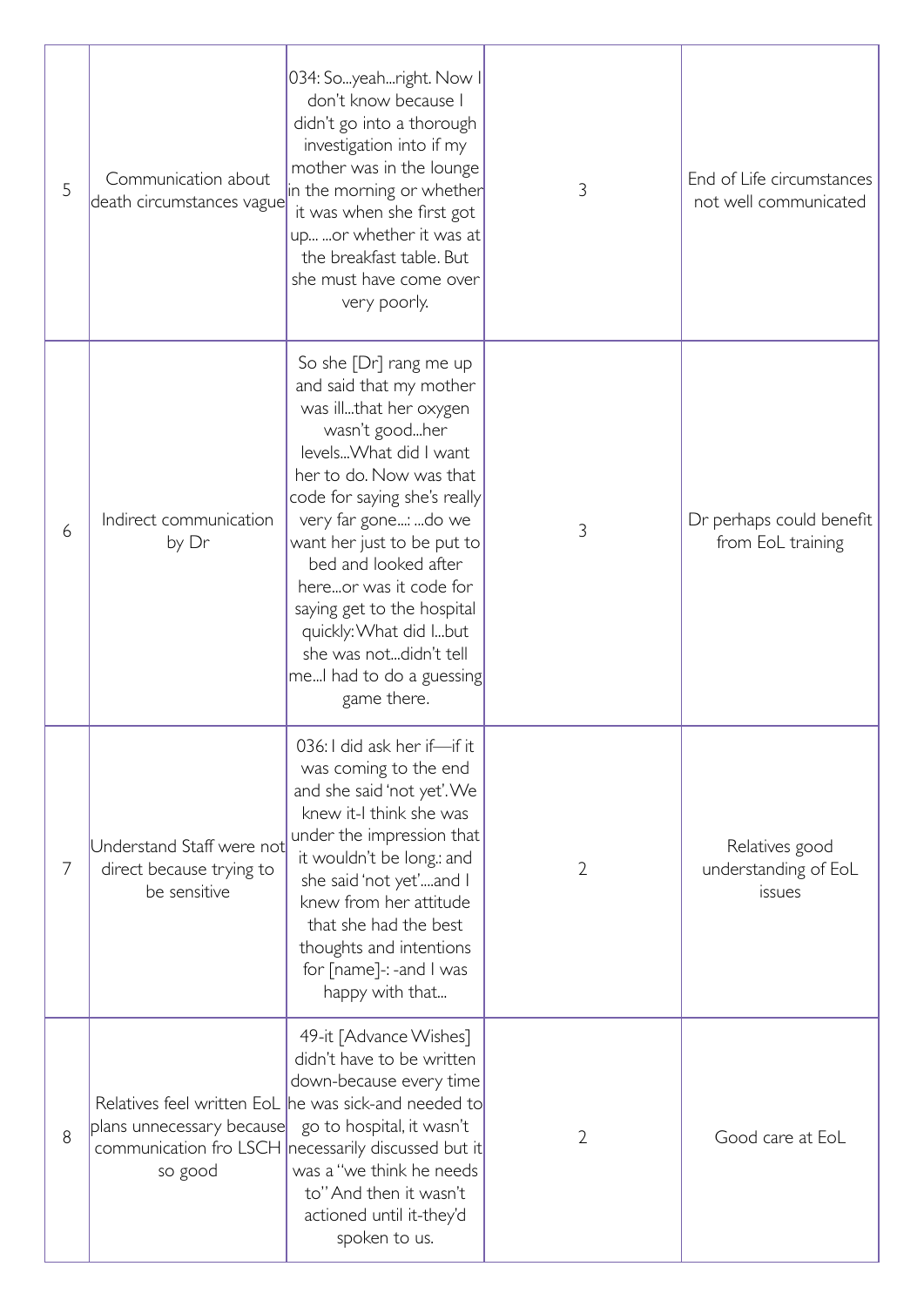| 9               | DNR decision made by Dr                                | I think the doctor had<br>perhaps said do not<br>resuscitate if-if it had come<br>to that-                                                                                                                                                                                              | $\overline{2}$ | Dr perhaps could benefit<br>from EoL training   |
|-----------------|--------------------------------------------------------|-----------------------------------------------------------------------------------------------------------------------------------------------------------------------------------------------------------------------------------------------------------------------------------------|----------------|-------------------------------------------------|
| $ 0\rangle$     | Relatives did not see need<br>for End of Life Planning | "034: sothat last wishes<br>meeting I mean it was<br>discussed  I mean they<br>had asked before I don't<br>even know why we had to<br>have that meeting I had<br>already toldand the<br>Doctor knew already  if<br>mummy gets ill you send<br>her to the hospital, it's<br>quite clear" | $\overline{2}$ | Not all families want EoL<br>planning           |
| $\vert \ \vert$ | signs                                                  | 045:-well I'm pleased that<br>Staff recognise end of life they recognised that from-<br>it was something quite<br>serious-                                                                                                                                                              |                | Good care at EoL                                |
| 2               | Residents wishes<br>supported by family                | 045: - it's my decision to<br>makewell my mum's<br>decision to make-and me<br>to implement it-: -for her.                                                                                                                                                                               |                | Relative good<br>understanding of EoL<br>issues |
| 3               | Relatives aware of Good<br>Symptom control at EoL      | "052.you could tell he<br>was in pain but they<br>controlled that,<br>presumably to a level<br>which was which he was<br>as comfortable as could<br>be :by whatever painkillers<br>they were then giving"                                                                               |                | Good care at EoL                                |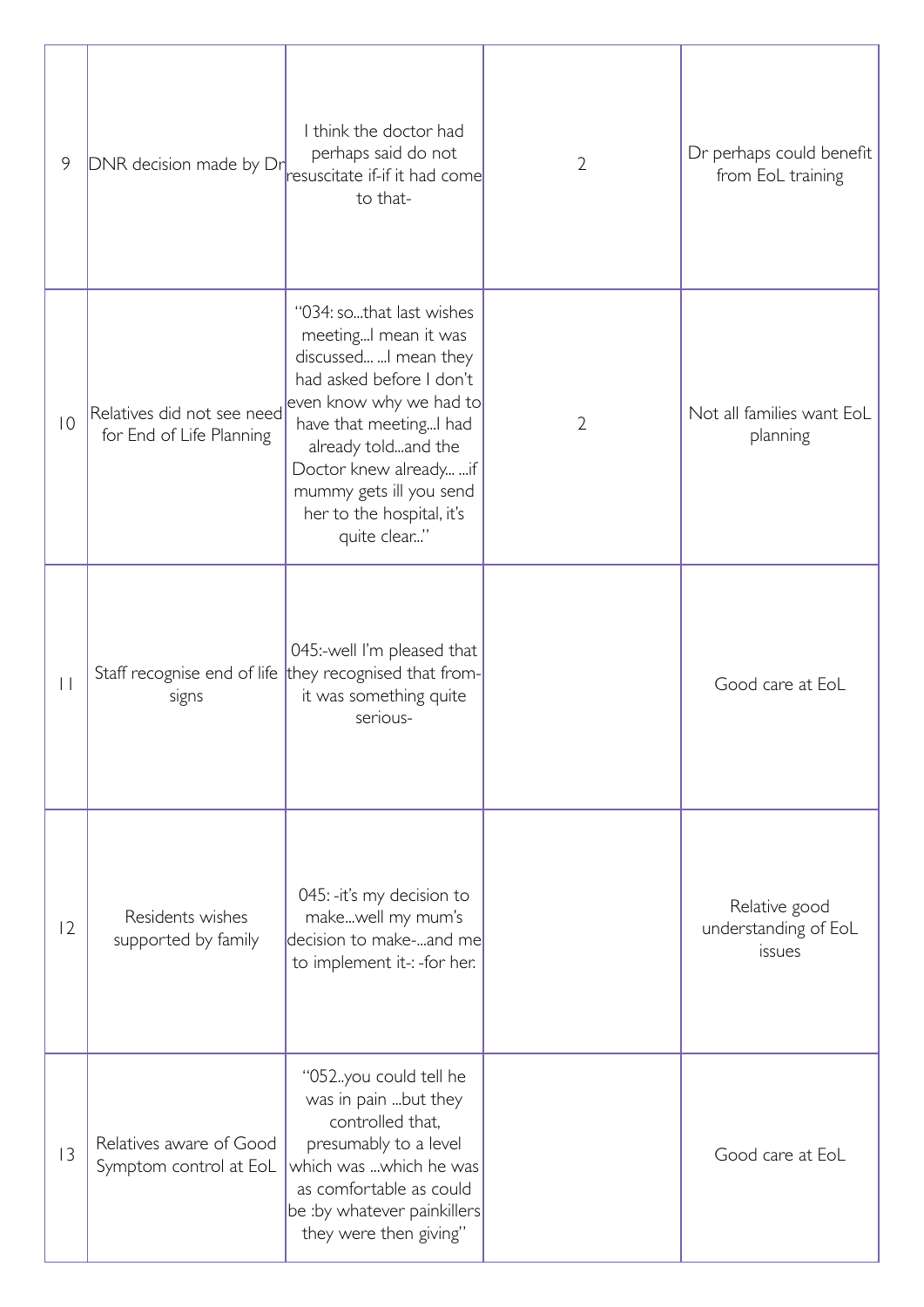## **REFERENCE LIST**

Brooker, D. (2007), Person Centred Dementia Care: Making Services Better, Bradford Dementia Group Good Practice Guides

Dening, K. H., Greenish, W., Jones, L., Mandal, U. and Sampson, E. L. (2012). Barriers to providing end of life care for people with dementia: a whole-system qualitative study. In (pp. 103-107).

Dening, K. H., Jones, L. and Sampson, E. L. (2011). Advance care planning for people with dementia: a review. Int.Psychogeriatr., 23, 1535-1551.

Goldberg, D. (1986). Use of the General Health Questionnaire in Clinical-Work. British Medical Journal, 293, 1188- 1189.

Goodman, C., et al. (2010). End of life care for community dwelling older people with dementia: an integrated review. Int.J.Geriatr.Psychiatry, 25, 329-337.

Houttekier, D., Cohen, J., Bilsen, J., Addington-Hall, J., Onwuteaka-Philipsen, B. D. and Deliens, L. (2010). Place of death of older persons with dementia. A study in five European countries. J.Am.Geriatr.Soc., 58, 751-756.

Karasek, R., Brisson, C., Kawakami, N., Houtman, I., Bongers, P. and Amick, B. (1998). The Job Content Questionnaire (JCQ): an instrument for internationally comparative assessments of psychosocial job characteristics. J.Occup.Health Psychol., 3, 322-355.

Lawrence, V., Samsi, K., Murray, J., Harari, D. and Banerjee, S. (2011). Dying well with dementia: qualitative examination of end of life care. Br.J.Psychiatry, 199, 417-422.

Livingston, G., et al. (2010). Making decisions for people with dementia who lack capacity: qualitative study of family carers in UK. BMJ, 341, c4184.

Livingston, G., Pitfield, C., Morris, J., Manela, M., Lewis-Holmes, E. and Jacobs, H. (2012). Care at the end of life for people with dementia living in a care home: a qualitative study of staff experience and attitudes. International Journal of Geriatric Psychiatry, 27, 643-650.

Logsdon, R. G., Gibbons, L. E., McCurry, S. M. and Teri, L. (2002). Assessing quality of life in older adults with cognitive impairment. Psychosomatic Medicine, 64, 510-519.

Robinson, L., et al. (2012). A systematic review of the effectiveness of advance care planning interventions for people with cognitive impairment and dementia. Age Ageing, 41, 263-269.

Sampson, E. L. (2010). Palliative care for people with dementia. Br.Med.Bull., 96, 159-174.

Sampson, E. L., Burns, A. and Richards, M. (2011a). Improving end of life care for people with dementia. Br.J.Psychiatry, 199, 357-359.

Sampson, E. L., et al. (2011b). Palliative assessment and advance care planning in severe dementia: an exploratory randomized controlled trial of a complex intervention. Palliat.Med., 25, 197-209.

Teno, J. M., Clarridge, B., Casey, V., Edgman-Levitan, S. and Fowler, J. (2001). Validation of Toolkit After-Death Bereaved Family Member Interview. Journal of Pain and Symptom Management, 22, 752-758.

van der Steen, J. T., et al. (2010). Practitioners' Perceived Usefulness and Acceptability of A Family Booklet on Comfort Care in Dementia. Gerontologist, 50, 132.